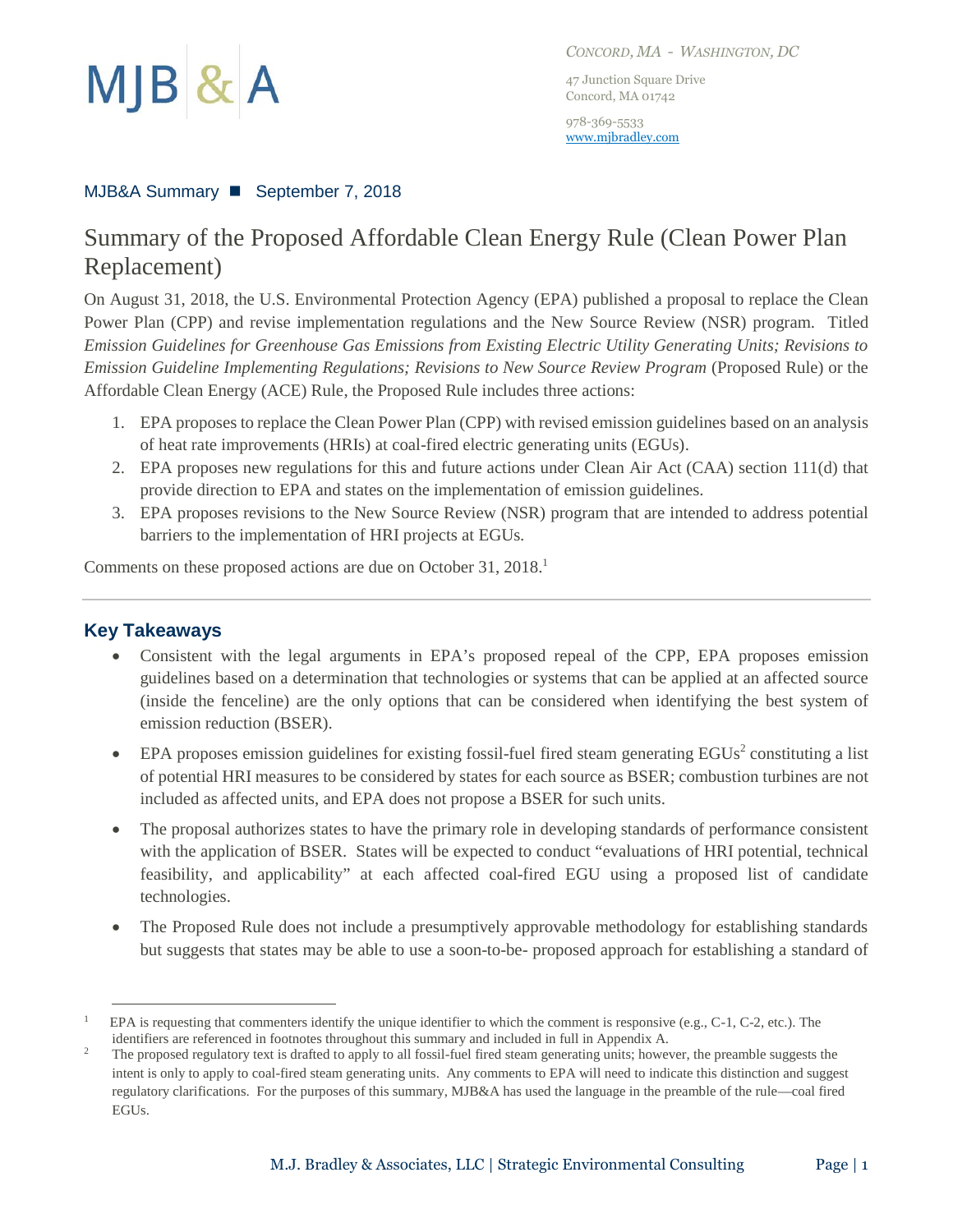

performance for modified units as guidance. EPA expects to propose this approach soon in a revised 111(b) proposal.

- The Proposed Rule allows states to establish less stringent standards based on the consideration of remaining useful life and other factors and to establish affected EGU compliance timelines.
- EPA is not proposing to allow averaging or trading between separate facilities for compliance.
- The Proposed Rule includes changes to the implementing regulations that modify state and EPA timelines for plan submission and review such that total maximum time from promulgation of emissions standards / standards of performance to promulgation of a Federal Implementation Plan (FIP) would be up to 6.5 years (compared to 15 months under current timelines). For example, if the rule is finalized in early 2019 and a state and EPA took the maximum time to develop and approve plans, compliance with the state plan would not be required until late 2023 and if EPA needed to develop a FIP, compliance could be as late as 2025.
- The Proposed Rule includes changes to the NSR program, specifically, the addition of a new step for a project's NSR analysis for EGUs such that a modification will not trigger NSR if that modification does not result in an hourly emissions increase.
- Relative to the emission reductions anticipated under the CPP, EPA projects emission increases in 2030 as a result of the proposed emission guidelines of 47 million to 61 million tons of carbon dioxide ( $CO<sub>2</sub>$ ), 45 thousand to 53 thousand tons of sulfur dioxide  $(SO<sub>2</sub>)$ , and 32 thousand to 39 thousand tons of nitrogen oxides (NOx). The projected compliance costs in 2030 of the emission guidelines for the power sector relative to CPP range from an avoided cost of \$1.0 billion in 2030 to an additional cost of \$0.2 billion.

# **Background**

In March 2017, President Trump issued Executive Order (EO) 13873, which directed EPA to reconsider the CPP, the implementation of which had been stayed by the U.S. Supreme Court on February 9, 2016. In response, EPA proposed to repeal the CPP and published an Advance Notice of Proposed Rulemaking (ANPRM) soliciting comment on what EPA should include in a new existing source regulation under section 111(d). EPA indicates that the Proposed Rule incorporates comments submitted in response to the ANPRM and that the Agency has not made a final decision about whether it will fully or partially repeal the CPP before finalizing any revisions.

## **Proposed Emissions Guidelines**

In the Proposed Rule, EPA proposes to promulgate emission guidelines applicable to affected coal-fired EGUs that will "provide information on the degree of emission reduction which is achievable with each system, together with information on the costs, and nonair health and environmental effects, and energy requirements of applying each system to designated facilities."

EPA notes the litigation and regulatory history underlying this proposal stating that "the Supreme Court in *Massachusetts v. EPA…*concluded that Congress had drafted the CAA broadly enough so that [greenhouse gases (GHGs)] constituted as air pollutants within the meaning of the CAA." However, the preamble also notes that carbon dioxide  $(CO<sub>2</sub>)$  emissions from the electric sector have declined in recent years driven by "market factors, reduced electricity demand, and policy and regulatory efforts." Additionally, "[s]ome power plant generators have announced that they expect to continue to change their generation mix away from coal-fired generation toward natural-gas fired generation, renewables and more deployment of energy efficiency measures."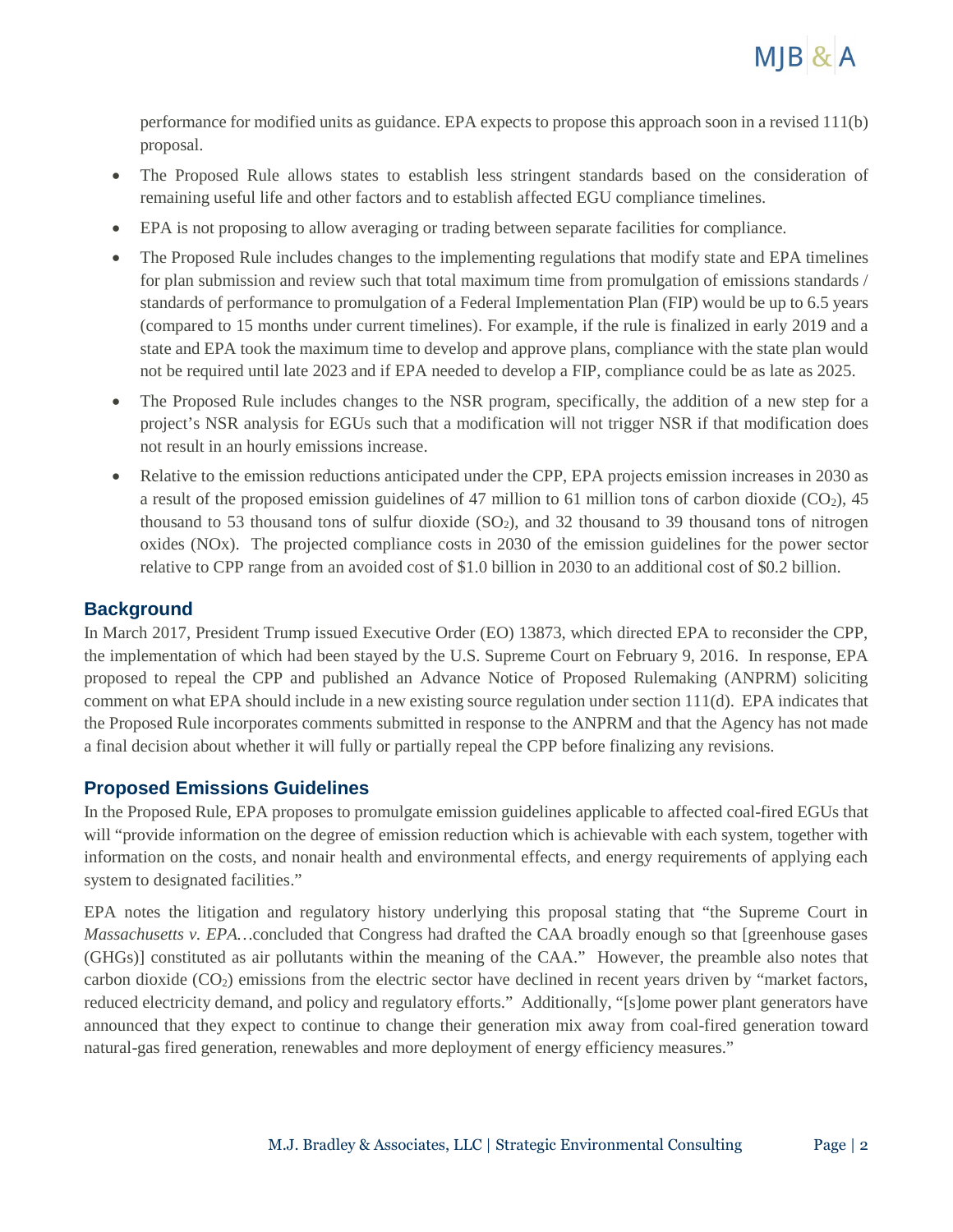

In light of these trends, EPA seeks comment on "whether and how to consider such trends in developing  $CO<sub>2</sub>$ emission guidelines for the power sector."<sup>3</sup> EPA states that "regulatory decisions today could be based on information that may very well be outdated within the next several years. If that is the case, work put in by federal and state regulatory agencies—as well as by the affected sources themselves—to address section 111(d) requirements could quickly be overtaken by external market forces which could make those efforts redundant or, even worse, put them in conflict with industry trends that are already reducing  $CO<sub>2</sub>$  emissions."

#### *Affected Sources*

EPA proposes to define affected sources as any fossil fuel-fired electric generating steam unit that is not an integrated gasification combined cycle (IGCC) that: was in operation or commenced construction as of the date of publication of the 111(b) Proposed Rule in the Federal Register; 4 serves a generator capable of selling greater than 25 MW to a utility power distribution system; and has a baseload rating greater than 250 MMBtu/h heat input of fossil fuel either alone or in combination with any other fuel. This definition does not, at this time, include stationary combustion turbines. However, EPA requests comment on the systems of emission reduction that might constitute BSER for combustion turbines and IGCC units.<sup>5</sup>

Additionally, EPA is proposing to exempt the following types of units:

- Modified or reconstructed units subject to GHG emission standards under 40 CFR 60 subpart TTTT;
- Steam generating units subject to permit limits for electric sales to one-third or less of its potential electric output or 219,000 MWh or less on an annual basis;
- Non-fossil units (i.e., units capable of combusting at least 50 percent non-fossil fuel) that have historically limited the use of fossil fuels to ten percent or less of the annual capacity factor or are subject to such a federally enforceable permit;
- Units that serve a generator with other steam generating unit(s) where the effective generation capacity<sup>6</sup> is 25 MW or less;
- Municipal waste combustor units subject to performance standards under 40 CFR 60 subpart Eb; or
- Commercial or industrial solid waste incinerators that are subject to performance standards under 40 CFR 60 subpart CCCC.

EPA solicits comments on how the Proposed Rule defines affected units.<sup>7</sup>

#### *Definition of Best System of Emission Reduction*

The Proposed Rule notes that the Clean Air Act authorizes EPA to determine BSER for affected sources, and EPA must identify all "adequately demonstrated" systems of emission reduction for the source category and evaluate which systems are best while "taking into account" the cost of achieving such reduction and any "nonair quality health and environmental impact and energy requirements."

#### *Heat Rate Improvements at Coal-Fired EGUs*

EPA proposes to identify HRI measures as BSER for existing fossil-fuel fired steam generating EGUs. EPA notes that the "variation in heat rates among EGUs with similar design characteristics, as well as year-to-year variation

<sup>3</sup> Comment C-1.

<sup>4</sup> The prepublication version of the Proposed Rule includes a placeholder for the publication in the Federal Register but is unclear if that date will be the prior 111(b) proposed rule, January 8, 2014, or based on a new 111(b) proposed rule, which EPA is expected to release this fall.

<sup>5</sup> Comment C-3.

<sup>6</sup> Generation capacity determine based on prorate output of the base load rating of each steam generating unit.

<sup>7</sup> Comment C-4.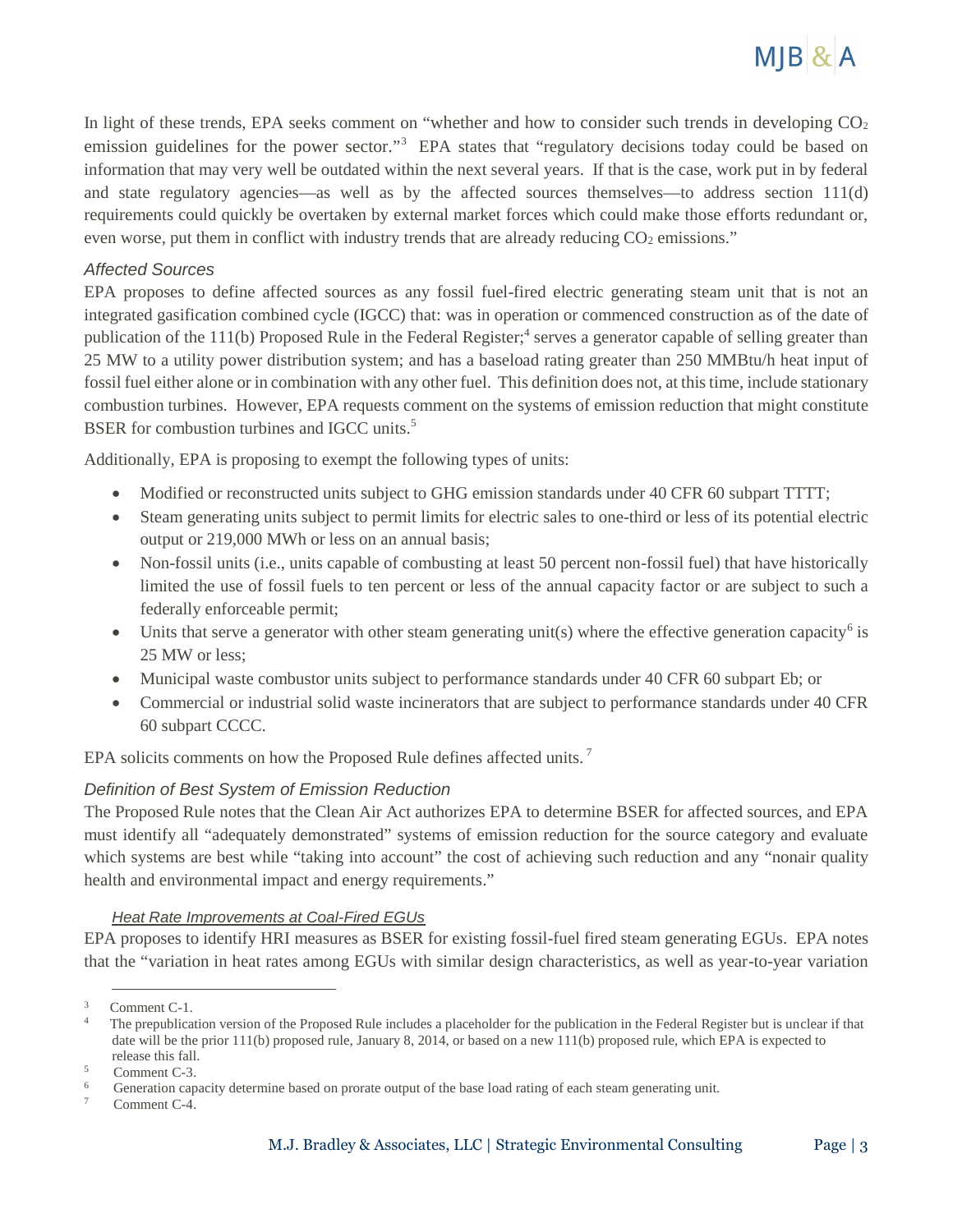

in heat rate at individual EGUs, indicate that there is potential for HRIs that can improve  $CO<sub>2</sub>$  emission performance for the existing coal-fired EGU fleet, but that this potential may vary considerably at the unit level."

EPA notes that in the CPP, the Agency found that EGUs can achieve on average a 4.3 percent improvement in the Eastern Interconnection, a 2.1 percent improvement in the Western Interconnection, and a 2.3 percent improvement in the Texas Interconnection. However, the CPP concluded that it could not apply only heat rate measures by themselves because of the potential rebound effect. In this Proposed Rule, however, EPA states that the CPP's analysis for heat rate improvements (i.e., building block 1) "does not represent an appropriate BSER, and ACE better reflects important changes in the formulation and application of the BSER."

In response to the ANPRM, EPA notes that many commenters concluded that any evaluation of HRI potential of the coal-fired EGU fleet must be done on a unit-by-unit basis as the opportunities are source-specific. EPA also explains that many commenters "claimed that owners and operators of fossil-fuel fired EGUs already routinely conduct HRI efforts and, as a result, there are relatively few economic improvement opportunities available."

EPA is proposing a list of "candidate technologies" of HRI measures for states to use in establishing standards. EPA believes that it would be overly burdensome to require states to evaluate the degree of emission limitation achievable from the application of every possible HRI measure and has, therefore, identified a list of the "most impactful" HRI measures. These measures and their minimum and maximum capital costs, estimated in a 2009 Sargent & Lundy Report,<sup>8</sup> are included in Table 1 below (see Table 2 in the Proposed Rule); the Proposed Rule also includes additional detail on each proposed measure.

|                                        | $< 200$ MW           |      | 200 - 500 MW |      | $>500$ MW |      |
|----------------------------------------|----------------------|------|--------------|------|-----------|------|
| <b>HRI</b> Measure                     | Min                  | Max  | Min          | Max  | Min       | Max  |
| Neural Network/Intelligent Sootblowers | 4.7                  | 4.7  | 2.5          | 2.5  | 1.4       | 1.4  |
| <b>Boiler Feed Pumps</b>               | 1.4                  | 2.0  | 1.1          | 1.3  | 0.9       | 1.0  |
| Air Heater & Duct Leakage Control      | 3.6                  | 4.7  | 2.5          | 2.7  | 2.1       | 2.4  |
| Variable Frequency Drives              | 9.1                  | 11.9 | 7.2          | 9.4  | 6.6       | 7.9  |
| Blade Path Upgrade (Steam Turbine)     | 11.2                 | 66.9 | 8.9          | 44.6 | 6.2       | 31.0 |
| Redesign/Replace Economizer            | 13.1                 | 18.7 | 10.5         | 12.7 | 10.0      | 11.2 |
| <b>Improved O&amp;M Practices</b>      | Minimal capital cost |      |              |      |           |      |

### **Table 1. Summary of Cost (\$2016/kW) of HRI Measures**

EPA solicits comment on additional "unlisted" HRI measures that should be added,<sup>9</sup> each of the listed technologies, and whether there is additional information EPA should consider.<sup>10</sup> EPA also solicits comment on the list of "HRI

<sup>8</sup> "Coal-Fired Power Plant Heat Rate Reductions" Sargent & Lundy report SL-009597 (2009) *<https://www.epa.gov/sites/production/files/2015-08/documents/coalfired.pdf>*.

<sup>9</sup> Comment C-6.

<sup>10</sup> Comment C-7.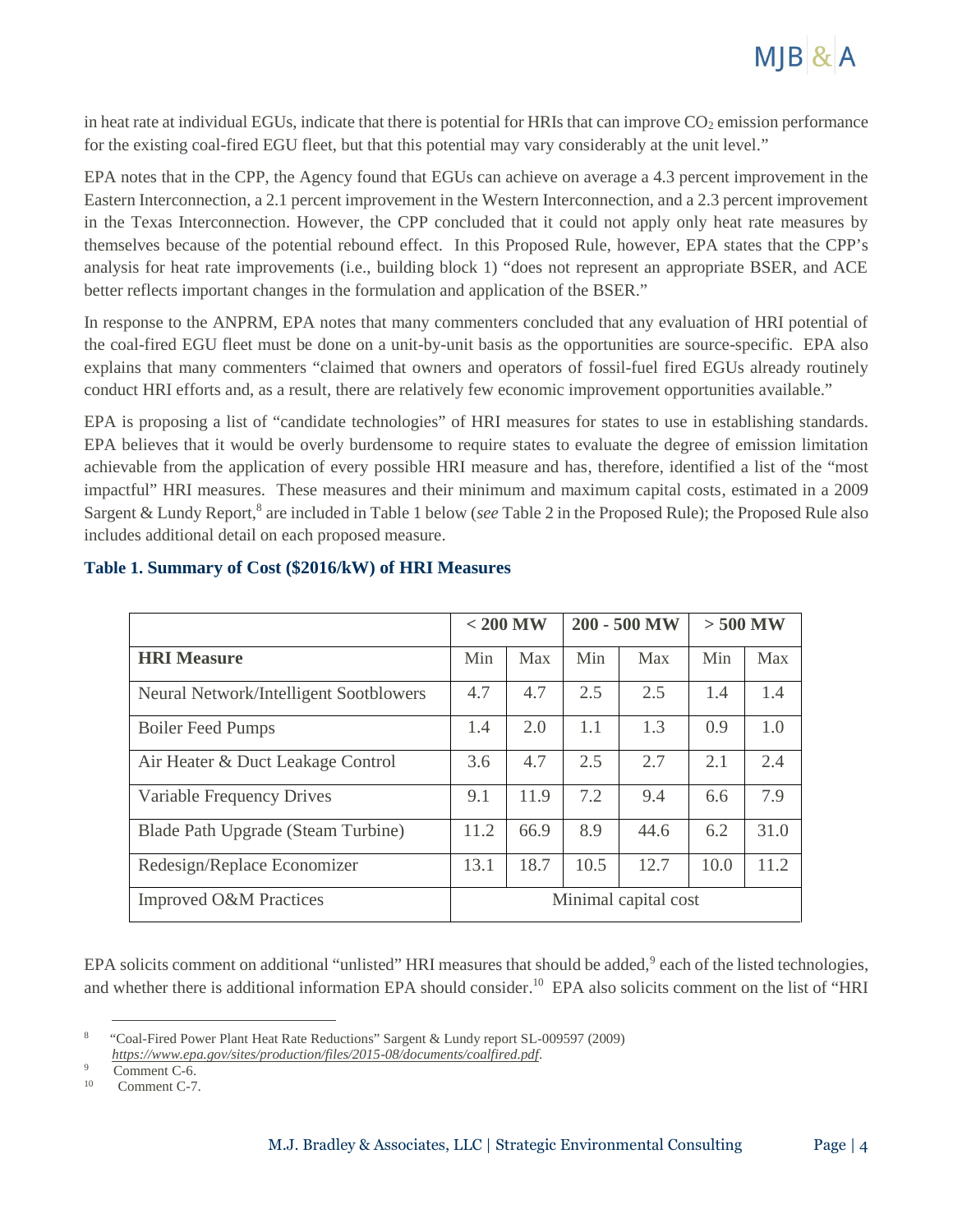

Reports, Case Studies, and Analysis" on which it based its analysis and if there are any additional studies that EPA should consider. $^{11}$ 

EPA's analysis for the Proposed Rule finds there will not be a "rebound effect," stating that it modeled a range of potential HRIs and predicts that "there will be no cumulative increases in system-wide emissions relative to a scenario where no action is taken." While there are scenarios that show sources increasing generation, EPA notes that "they also generally reduce emissions (as a group) because they can generate higher levels of electricity with a lower overall emissions rate. Hence, EPA analysis indicates that the system-wide emission decreases due to reduced hate rate are likely to be larger than any system-wide increases due to increased operation." EPA, however, solicits comment on this conclusion.<sup>12</sup>

#### *Heat Rate Improvements at Existing Natural Gas Combined Cycle Facilities*

EPA does not propose to determine BSER for NGCC units. EPA states that it had previously determined that the available emission reductions for NGCC units would "likely be expensive or would likely provide only small overall reductions relative to those that were predicted through application of other systems of emission reduction identified in the CPP building blocks." EPA notes however that, in response to the ANPRM, commenters described "state of the art" upgrades and retrofit technologies that could reduce GHG emissions "by a significant amount." These commenters did not, however, provide specific information on the availability, applicability, or cost of HRI opportunities for NGCC units or the magnitude of expected heat rate reductions.

EPA conducted a benchmarking analysis to compare the 2017 national average emissions rate of the existing NGCC fleet to the best performing in years 2007 to 2016. Nationally, the HRI evaluation suggested an average HRI potential of 3.4 percent. EPA seeks comment on estimates of potential HRI for NGCC units, the performance and cost of potential HRIs for turbines,<sup>13</sup> and whether, if EPA determined that HRIs in that range were available for similar costs, it would be appropriate for EPA to reconsider its determination that there are no HRIs that represent the BSER.<sup>14</sup>

#### *Other Systems of GHG Emission Reductions*

EPA also considered other systems of GHG emission reductions that may be applied to affected EGUs but is not proposing that they should be part of the BSER. These include:

- Carbon Capture and Storage (CCS): EPA reaffirms its previous determination that CCS (or partial CCS) should not be a part of the BSER for existing fossil fuel-fired EGUs because it is significantly more expensive than alternative options for reducing emissions and may not be a viable option for many individual facilities. EPA requests comment on new information regarding CCS.<sup>15</sup>
- Fuel Co-Firing (Natural Gas or Biomass): The Proposed Rule does not include fuel co-firing methods as BSER due to cost and feasibility considerations. However, EPA proposes that these strategies be allowed as compliance options and requests comment on whether co-firing methods should be included among BSER candidate technologies.<sup>16</sup>

*State Plan Development*

<sup>11</sup> Comment C-8.

<sup>12</sup> Comment C-9.

<sup>13</sup> Comment C-10.

<sup>14</sup> Comment C-11.

<sup>15</sup> Comment C-12.

<sup>16</sup> *Unnumbered comment request.*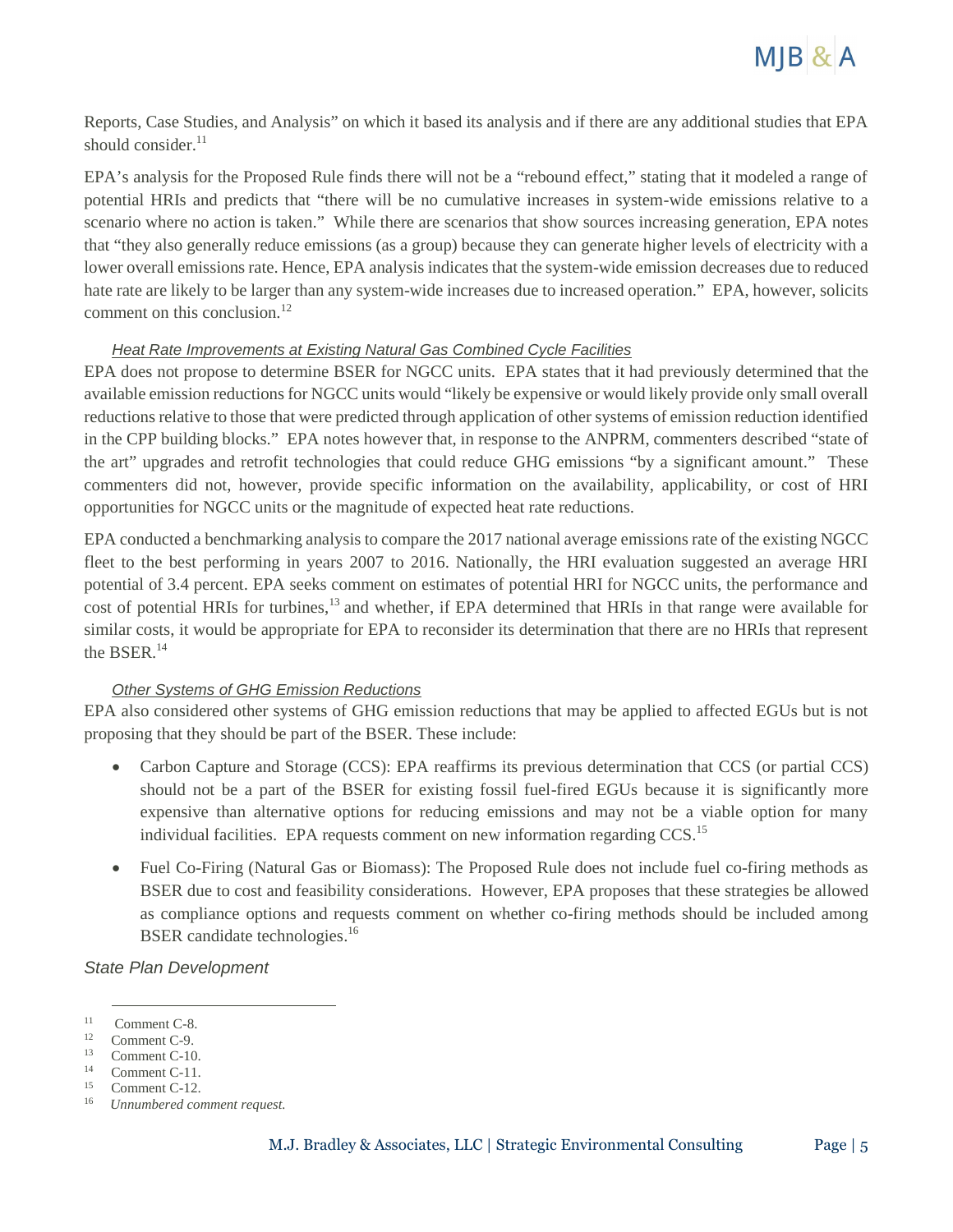

Once EPA promulgates the emission guidelines as described above, EPA expects states to use the information to establish standards of performance to include in their state plans. States will be expected to conduct "unit-specific evaluations of HRI potential, technical feasibility, and applicability for each BSER candidate technologies." States would have the discretion to consider additional factors such as remaining useful life, even if "[c]onsideration of these factors may result in the application of the standard of performance in a less stringent manner than would otherwise be suggested by strict implementation of the BSER technologies."

EPA notes that it is not proposing a presumptively approvable methodology for establishing standards of performance because it "could be viewed as limiting a state's ability to deviate from the prescribed methodology and that the approach could ultimately be more limiting than helpful." However, EPA is soliciting comment on approaches based on the use of historical heat rate or emissions data for the individual source, noting parallels to the 111(b) process.<sup>17</sup> Furthermore, EPA is proposing to provide information regarding ranges of expected reductions associated with the various HRIs identified as the BSER in order to assist states in establishing appropriate standards of performance for affected EGUs.

EPA proposes that states should have broad flexibility on whether and how to group or subcategorize affected EGUs (e.g., if a state identifies an overlap in circumstances around a group of EGUs, it might make sense to implement a uniform methodology for setting a standard of performance across that group).

#### *Compliance Timing*

EPA states that it believes it is appropriate that a "state establish tailored compliance deadlines for its sources." Under the Proposed Rule, states would also have the discretion to determine the compliance period for each source. However, if a state elects to provide more than two years for compliance, the plan must also include "legally enforceable increments of progress for that source." EPA is seeking comment on whether providing this discretion to states is appropriate or whether, and for what length, a uniform compliance schedule is appropriate.  $^{18}$ 

#### *Form of the Standard*

EPA proposes that emission standards be in the form of an allowable emission rate (lb  $CO<sub>2</sub>/MWh-gross$ ). EPA is also proposing that state plans include only one form of a standard of performance to "create continuity across states, prevent ambiguity, and to ensure as much simplicity as possible." However, EPA is seeking comment on whether other forms of standards of performance would be allowed and whether a different form should be the primary form that is authorized.<sup>19</sup> EPA also seeks comment on the "merits of differentiating between gross and net heat rate" as it may be important when considering the effects of part load operations and recognizing improved efficiency to equipment that reduce the auxiliary power demand.<sup>20</sup>

#### *Compliance Flexibility*

EPA proposes that affected sources may use both BSER and non-BSER measures to achieve compliance with state plans; however, the Proposed Rule includes two criteria for such measures: (1) they are implemented at the source itself, and (2) they are measurable at the source of emissions using data, emissions monitoring equipment or other methods to ensure it can be easily measured, reported, and verified at a unit. EPA seeks comment on this approach and whether there are other compliance flexibilities that meet the proposed criteria or whether there are certain non-BSER measures that should not be allowed for compliance.<sup>21</sup>

<sup>17</sup> Comment C-14.

<sup>18</sup> Comment C-13.

<sup>19</sup> Comment C-15.

<sup>&</sup>lt;sup>20</sup> Comment C-16.

<sup>21</sup> Comments C-17 and C-18.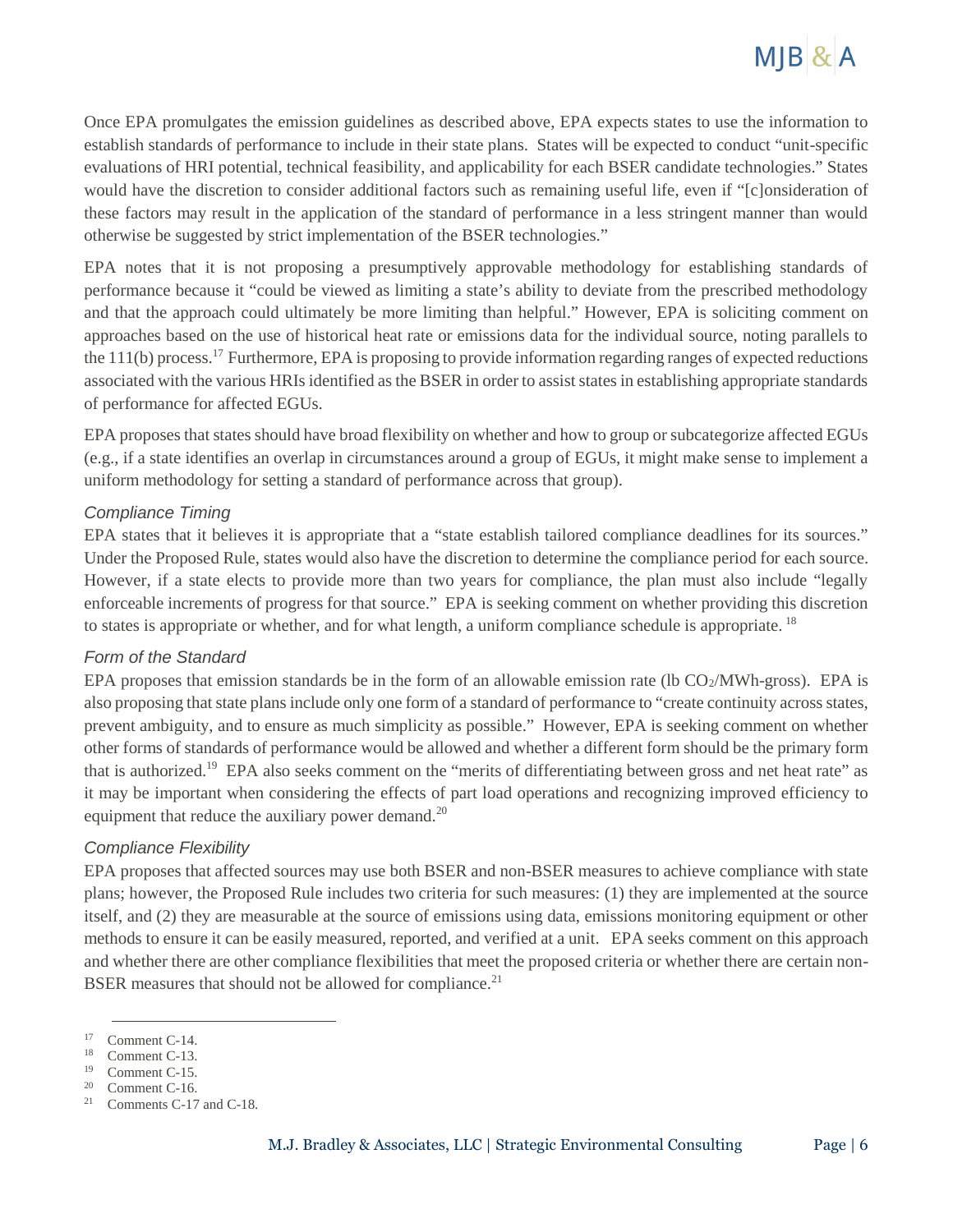

#### *Taking into Account Remaining Useful Life and "Other Factors"*

EPA is proposing to allow states to take into account remaining useful life and other factors in establishing a standard of performance for a unit.

In addition to seeking comment on this factor, EPA further proposes as part of the new implementing regulations that the "other factors" referenced in the Clean Air Act that EPA must allow states to take into account, include:

- Unreasonable cost of control resulting from plant age, location, or basic process design;
- Physical impossibility of installing necessary control equipment; or
- Other factors specific to the facility (or class of facilities) that make application of a less stringent standard or final compliance time significantly more reasonable.

These other factors may include expected life of the source, payback period for investments, the timing of regulatory requirements, space or other physical barriers to implementing certain HRIs, or inapplicable or already implemented HRIs. Here and in the context of the "variance provisions" of the proposed revisions to the implementing regulations, EPA further solicits comments on what are other factors that states should be allowed to consider in establishing a standard of performance.<sup>22</sup> For units with a short remaining useful life, EPA is seeking comment on what standard might be appropriate as a state may be able to set an emission rate and compliance deadline such that the rate would only apply if the unit elected not to shut down by the compliance date.<sup>23</sup> For EGUs that have already implemented all of the candidate technologies, EPA explains that it would expect that a state would establish a standard for performance that would be "at least as stringent as 'business as usual' for that source" to prevent any backsliding. EPA seeks comment on both of these approaches.<sup>24</sup>

#### *Averaging and Trading*

EPA is proposing to allow states to incorporate, as a part of their plan, emissions averaging among EGUs across a single facility, noting that since BSER is predicated on measures that can be implemented at the facility level, averaging across the facility is consistent with BSER. EPA is seeking comment on whether this type of facilitywide averaging of affected EGUs is appropriate and whether there should be other types of considerations involved.<sup>25</sup> EPA also asks for comment on the possibility of averaging affected EGUs with non-affected EGUs within a facility in the limited case when they represent incremental new non-emitting capacity, to take advantage of a compliance option such as integrated solar.<sup>26</sup> However, this averaging within a facility is the only averaging that EPA proposes to allow.

EPA is proposing to not allow additional averaging and trading between sources. EPA notes that allowing averaging outside of a single facility could result in generation shifting to lower emitting units, which would be "contrary to the intention of the rule which is to focus on reducing the rate at coal-fired EGUs when they run, not to reduce the amount they run." EPA states that it "believes that both legal and practical concerns may weigh against the inclusion of averaging and trading between sources in state plans." First, EPA notes that averaging and trading across affected sources or with non-affected sources would be inconsistent with its interpretation of BSER because "applying a different analytical approach to standard-setting may result in asymmetrical regulation (for example, a state's implementation measures might result in a more stringent standard than could otherwise be derived from application

<sup>22</sup> Comment C-23.

<sup>23</sup> Comment C-24.

 $24$ *Unnumbered comment request.*

<sup>25</sup> Comment C-29.

<sup>26</sup> Comment C-30.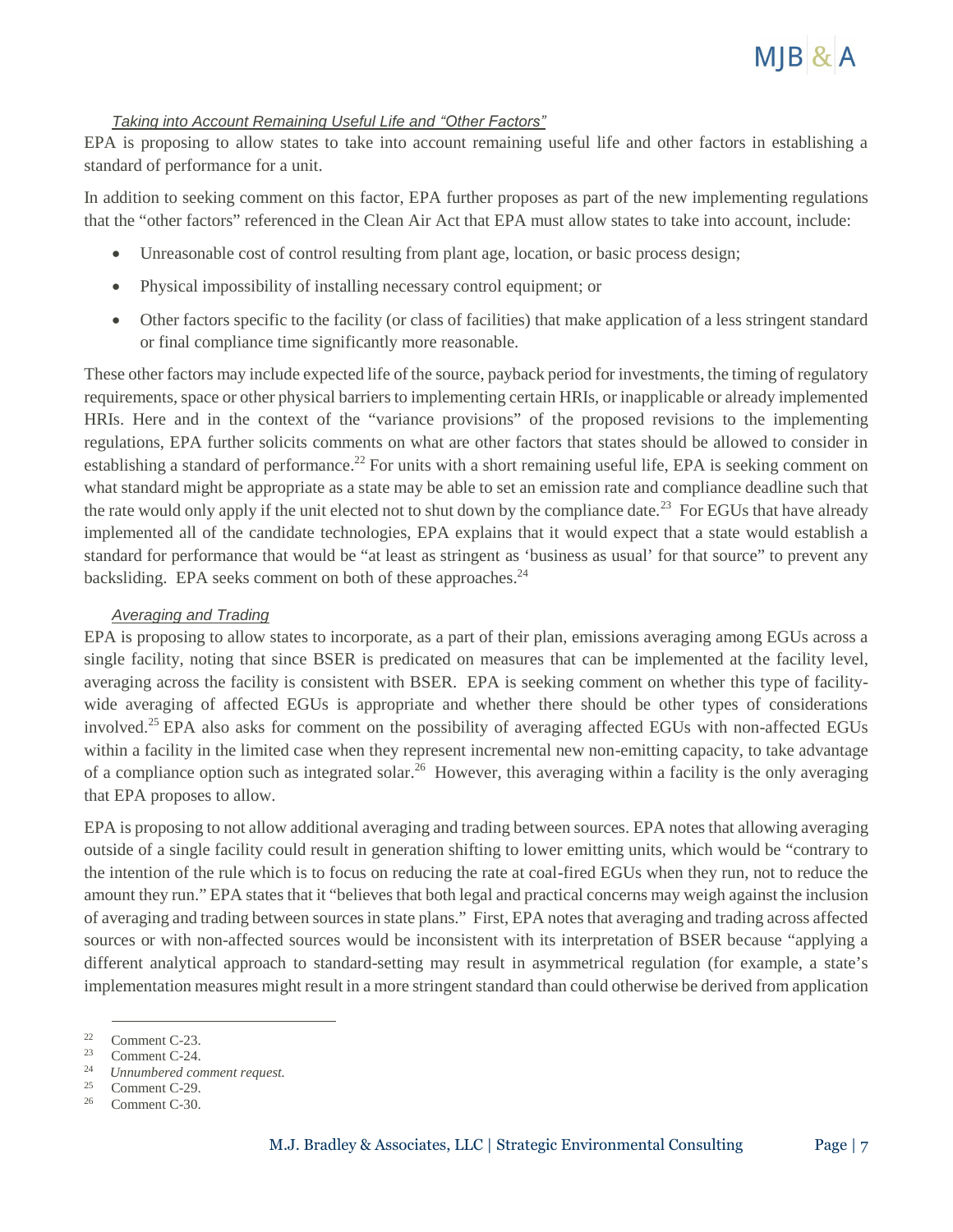

of BSER." Additionally, if EPA interpreted section 111 to allow averaging and trading, the express provisions authorizing states to consider remaining useful life and other factors "could be viewed as superfluous." Finally, EPA also raises implementation concerns, including the need to develop appropriate evaluation, monitoring, and verification (EM&V). Additionally, EPA states that "under a trading program, a single source could potentially shut down or reduce utilization to such an extent that its reduced or eliminated operation generates adequate compliance instruments for a state's remaining sources to meet their standards of performance without implementing any additional measures at any other source. This compliance strategy might undermine EPA's BSER." Nevertheless, EPA lists a series of questions related to averaging and trading on which it is seeking comment that are listed in Appendix  $A^{27}$ .

#### *Biomass*

In response to the expectation that some entities may want to use biomass as a compliance option, EPA notes that it believes it meets the compliance flexibility criteria because biomass can be burned at the source and there are different methods to monitor or calculate the amount of biogenic  $CO<sub>2</sub>$  emissions associated with biomass use at a unit. EPA is seeking comment on the inclusion of forest-derived and non-forest biomass as a compliance option and the value to attribute to the biogenic  $CO<sub>2</sub>$  emissions associated with non-forest biomass feedstocks.<sup>28</sup>

#### *State Plans*

Section 111(d) requires states to submit plans that provide for the implementation and enforcement of the standards of performance. EPA proposes that states can meet implementation and enforcement requirements of section 111(d) through the monitoring, reporting, and recordkeeping requirements, but asks what other measures may be necessary to meet section  $111(d)(1)(B)$  requirements.<sup>29</sup> As described in more detail below, EPA proposes new implementing regulations that are proposed to satisfy states' obligations, but EPA seeks comment if additional measures are required beyond those proposed.<sup>30</sup> EPA also notes that if a state plan implements a rate-based standard of performance, EPA proposes that states can elect to use data collected by EPA under 40 CFR part 75 to meet the monitoring, reporting and record keeping requirements. EPA also notes that states have it within their discretion to establish averaging times for affected EGUs, and solicits comment on whether there should be any bounds or consideration to the averaging times that states are allowed to consider.<sup>31</sup> State plans can be submitted electronically, but EPA asks if this is appropriate and less burdensome for states and whether this should be the only means for submittal. $32$ 

#### **Proposed Changes to Implementing Regulations**

In order to effectuate the EPA's role under section 111(d)(1), EPA promulgated "implementing regulations" in 1975 to provide a framework for subsequent EPA rules and state plans under section  $111(d)$ . <sup>33</sup> EPA states that the primary role of these regulations is to "develop a procedure for states to establish standards of performance for existing sources through state plans." In the Proposed Rule, EPA states that it intends to revise certain aspects of the implementing regulations to better align with section 111(d) of the CAA in its current form, as amended in 1990.

28 Comments C-20 and C-21.

<sup>27</sup> Comments C-31 through C-41.

<sup>29</sup> Comment C-19.

<sup>30</sup> Comment C-42.

<sup>31</sup> Comment C-43.

<sup>32</sup> Comments C-44 and C-45.

<sup>33</sup> As promulgated at 40 CFR 60, Subpart B, *see:* 40 Fed. Reg. 53346.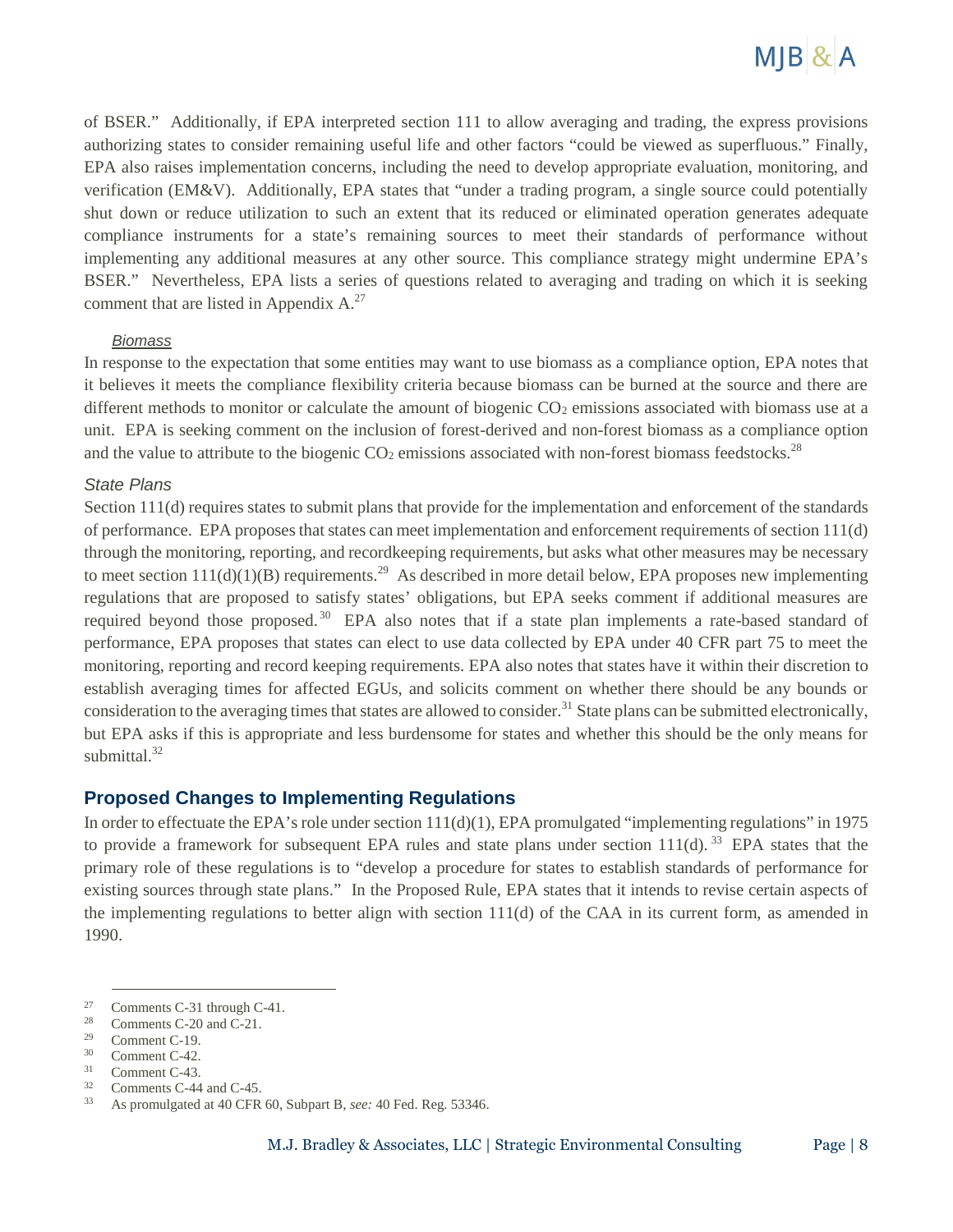

Specifically, EPA states that it believes that certain portions of the existing implementing regulations contradict section 111(d)(1)'s explicit requirement that EPA establish regulations to implement 111(d) that are "similar" to the provisions under section 110 of the CAA. The proposed changes regard deadlines for EPA and state actions, definitions, and processes regarding how states develop and submit their plans. The proposed changes are detailed below and summarized, in comparison to existing implementing regulations, in Table 2 at the end of this section.

#### *Applicability*

EPA is proposing to carry over these new and revised implementing regulations into a new subpart with the modifications noted below, leaving in place existing implementing regulations for past regulations. <sup>34</sup> EPA proposes to apply most revisions to the implementing regulations prospectively, starting with the Proposed Rule and applying to any future emission guideline issued under section 111(d) of the CAA. However, EPA proposes to apply timing changes to the implementation of both ongoing and prospective emissions guidelines. EPA requests comments on this proposed applicability of timing changes to both the existing and new implementing regulations.<sup>35</sup>

#### *Changes to Standard Setting Process and EPA and State Role*

#### *Guideline Document*

EPA does not believe anything in CAA section  $111(a)(1)$  or section  $111(d)$  compels it to provide a presumptive emission standard that reflects the degree of emission limitation achievable by application of the BSER. Accordingly, EPA proposes to re-define the term "emissions guideline" to make clear that EPA informs the states on the degree of emission limitations but does not require EPA to create a presumptive standard (see Table 2 for proposed definition).

#### *Standard of Performance*

As part of the 1977 amendments to the CAA, Congress replaced the term "emissions standard" in section 111(d) with "standard of performance." However, EPA has not since revised the implementing regulations to reflect this change in terminology. EPA proposes to replace the existing definition of "emissions standard" with a definition of "standard of performance" that tracks with the definition in CAA section  $111(a)(1)$  (see Table 2 for proposed definition).

Additionally, EPA proposes that an emission guideline identify information such as a timeline for compliance with standards of performance that reflect the application of the BSER. However, given the source-specific nature of this proposed emission guideline and reasonably anticipated variation between standards established for sources within a state, EPA states that it would be more appropriate for a state to establish tailored compliance deadlines for its sources based on the standard ultimately determined for each source. Accordingly, EPA proposes to allow states to include appropriate compliance deadlines for sources based on the standards of performance determined as part of the state plan process.

<sup>34</sup> For those provisions that are being carried over from the existing implementing regulations into the new implementing regulations, EPA believes the placement of those provisions under a new subpart is a ministerial action that does not require reopening the substance of those provisions for notice and comment. EPA is not intending to substantively change those provisions from their original promulgation and continues to rely on the record under which they were promulgated. Therefore, EPA is not seeking comment on the following provisions, which remain substantively the same from their original promulgation:  $60.21a(a)-(d)$ ,  $(g)-(j)$ (Definitions); 60.22a(a), 60.22a(b)(1)-(3), (b)(5), (c) (Publication of emission guidelines); 60.23a(a)-(c), (d)(3)-(5), (e)-(h) (Adoption and submittal of State plans; public hearings); 60.24a(a)-(d), (f) (Standards of performance and compliance schedules); 60.25a (Emission inventories, source surveillance, reports); 60.26a (Legal authority); 60.27a(a), (e)-(f) (Actions by the Administrator); 60.28a(b) (Plan revisions by the State); 60.29a (Plan revisions by the Administrator).

<sup>35</sup> Comment C-49.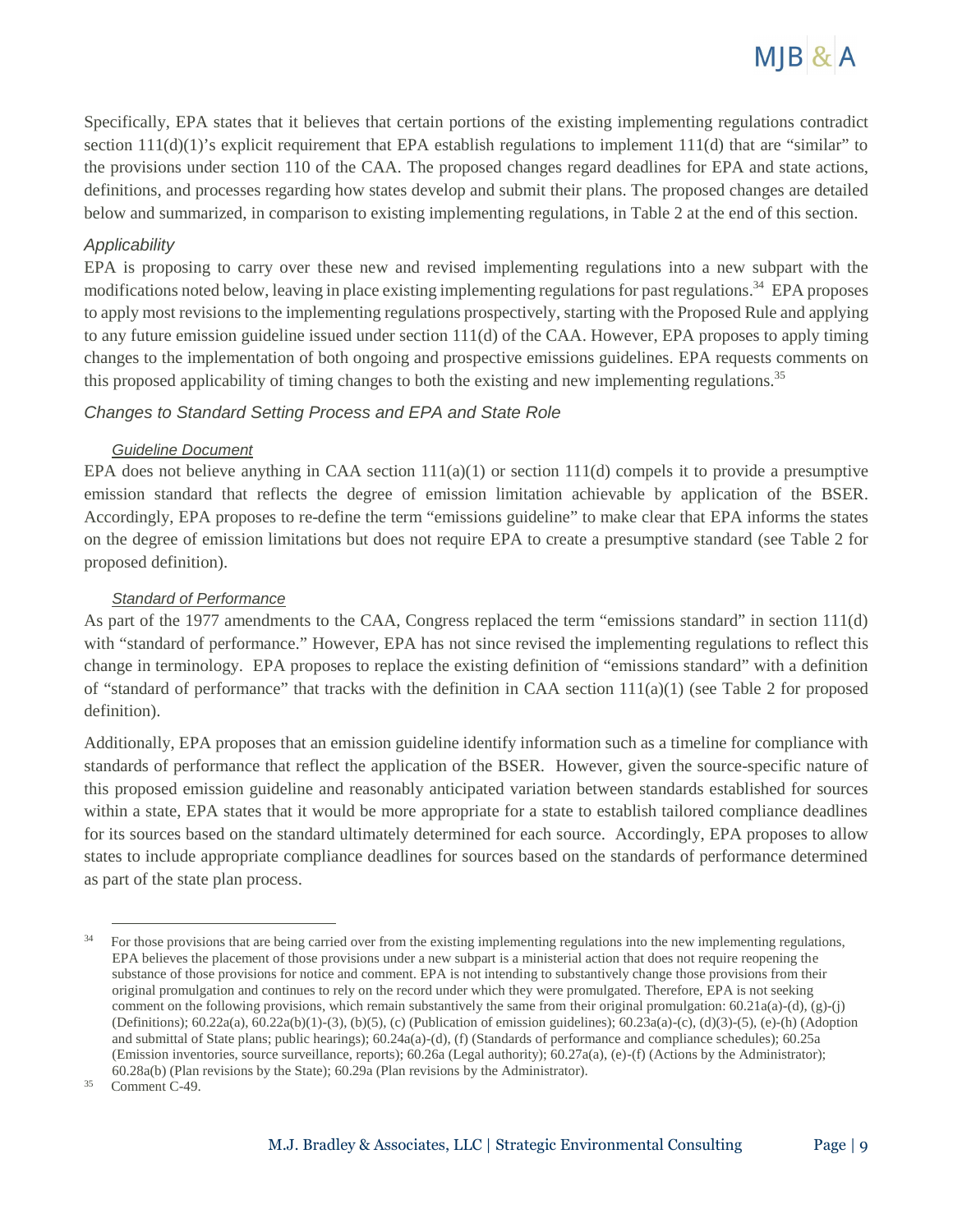

EPA also proposes to modify the language allowing states to establish alternate standards to make clear that states have this discretion if establishing a standard is not feasible (as opposed to the existing language, which allows for alternate standards if a standard is "clearly impracticable"). See Table 2 for proposed language changes.<sup>36</sup>

#### *Changes to Plan Content Requirements*

#### *Increments of Progress*

Existing implementing regulations require that any compliance schedule for state plans extending more than 12 months from the submission deadline of the plan include legally enforceable increments of progress to achieve compliance for each designated facility or category of facilities. EPA proposes to change that timing to 24 months from the date when state plans are due, in order to account for the extended submission and review period noted below. EPA is seeking comment on the 24-month timeline to trigger the requirement for increments of progress.<sup>37</sup>

#### *Completeness Criteria*

EPA proposes to add regulatory language that EPA would use to determine whether a state plan submission under 111(d) includes the minimum elements necessary for EPA to act on the submission, including eight administrative materials and six technical support items. EPA proposes that it will determine whether a state plan is complete (i.e., meets the completeness criteria) within six months after the date by which a state is required to submit the plan. EPA also proposes that if it has not completed its review by that time, the plan would be deemed complete by operation of law.

#### *Variance Provision*

The current implementing regulations currently contain a "variance provision" that allow for states to apply less stringent standards on sources when adverse effects on public health have not been demonstrated for the pollutant at hand.<sup>38</sup> However, EPA notes that CAA section  $111(d)(1)(B)$  requires that EPA's regulations allow states to consider factors, including an affected source's remaining useful life. EPA also states that the "existing implementing regulations' distinction between public health-based and welfare-based pollutants is not a distinction unambiguously required under section 111(d) or any other applicable provision of the statute."

Accordingly, EPA proposes to replace this variance provision with a new provision that would permit states to take into account remaining useful life, among other factors, when setting a standard of performance. As discussed above, EPA is seeking comments on how a new variance provision can permit states to take into account remaining useful life and other factors, and what other factors might be appropriate.<sup>39</sup>

#### *Changes to Timing and Notice Requirements for State Plan Submissions and EPA Action*

EPA states that it is proposing to update timing requirements for state plan submissions in order to better align with the current timing requirements for state and federal implementation plans (SIPs and FIPs) under section 110.

As discussed above, EPA is proposing to establish plan completeness criteria for state plans, as well as an EPA deadline of six months after plan submission for EPA to review plans for completeness. In addition, EPA proposes and seeks comment on the following changes:

<sup>36</sup> Comment C-56.

<sup>37</sup> *Unnumbered comment request*; related to Comment C-13.

<sup>38</sup> 40 CFR §60.24(d).

<sup>39</sup> Comment C-57.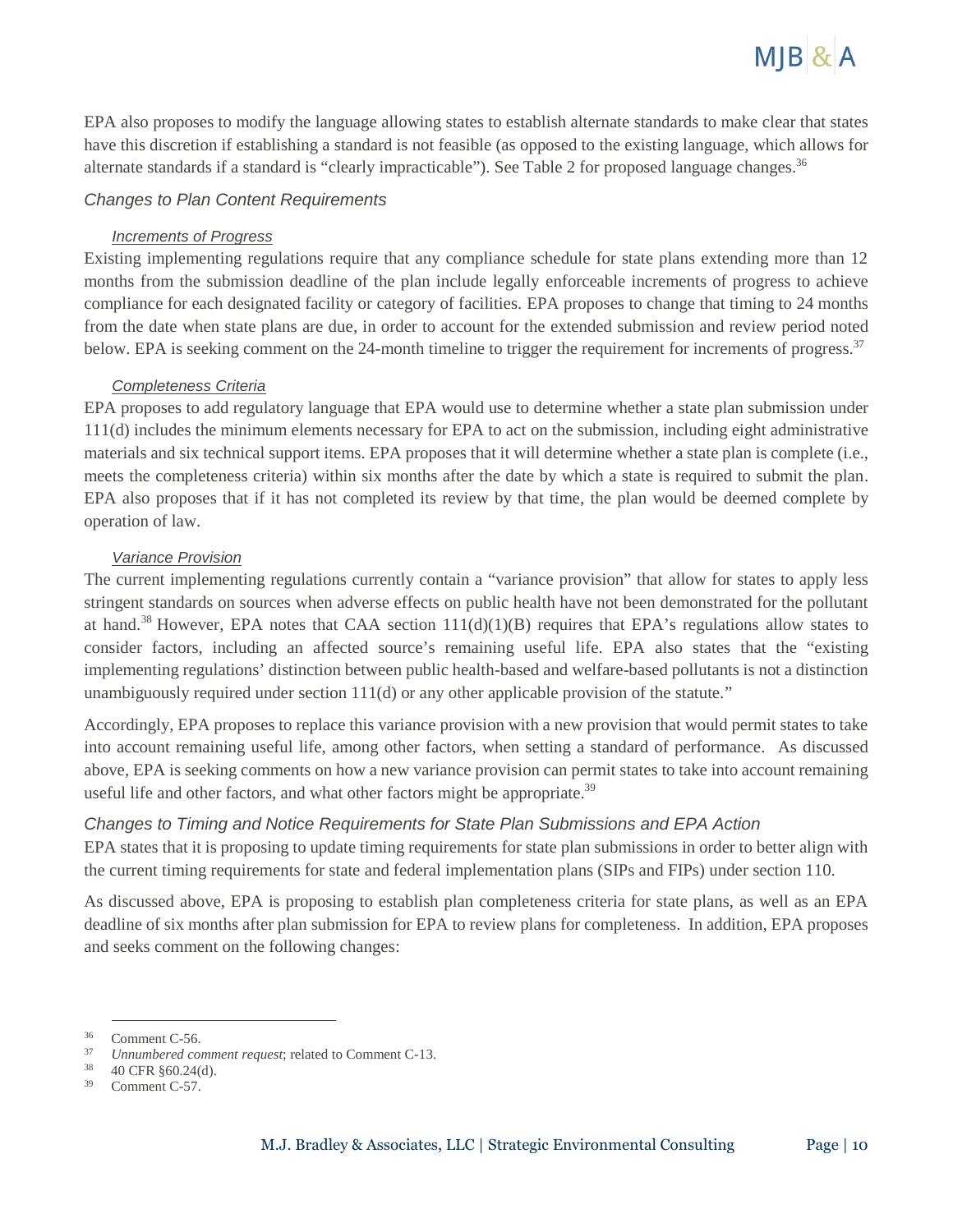

- Requiring states to submit state plans three years after promulgation of a final emissions guideline (compared to the current nine months).<sup>40</sup> EPA also proposes that it can require a shorter period for the submission of state plans particular to any emission guideline, if appropriate.
- Requiring EPA to act on a state plan submission 12 months after EPA's determination of completeness (compared to the current four months after the plan submission deadline). $41$
- Requiring EPA to promulgate a federal plan two years after an EPA finding of failure to submit a complete plan or disapproval of a state plan (compared to the current six months requirement after the plan submission deadline).<sup>42</sup> EPA notes this is consistent with the FIP deadline under CAA section  $110(c)$ .

In the original implementing regulations, EPA could, when it determined necessary, *extend* this series of deadlines, as it did for state plan submittal in CPP. Under proposed changes, EPA could, when it determined necessary, *shorten* this series of deadlines*.*

Figure 1 displays a comparison of existing and proposed timing requirements. Under the proposed changes, it could take up to 4.5 years after final emission guideline promulgation for EPA to complete its review of a plan, and it could take another two years for EPA to impose a federal plan, if required. For example, if the rule is finalized in early 2019 and a state and EPA took the maximum time to develop and approve plans, compliance with the state plan would not be required until late 2023 and if EPA needed to develop a FIP, compliance could be as late as 2025.

As noted above, EPA proposes to apply the changes to timing requirements to both all ongoing emissions guidelines already published under section 111(d) and to future 111(d) guidelines, including any published pursuant to this rulemaking.<sup>43</sup>

EPA also proposes changes to the hearing and notification process, including:

- Eliminating the requirement of a 30-day notice of a hearing;
- Allowing for the "notification to the public by prominently advertising" the hearing to be fulfilled by "advertisement on the internet" as well as provide access to the proposed plan or revision via internet; and
- Allowing EPA to cancel the public hearing if no request for a hearing is received within 30 days.

## *Summary of Proposed Changes to Implementing Regulations*

Table 2 provides a summary of the key changes to implementing regulations in the Proposed Rule. Figure 1 displays a comparison of existing and proposed plan submission and review timing requirements.

<sup>40</sup> Comment C-52.

<sup>41</sup> Comment C-53. As noted above, EPA's determination of plan completeness may be up to 6 months after plan submission deadline.

<sup>42</sup> Comments C-54, C-55. This EPA finding might not be completed under this proposed schedule until 18 months after the plan submission deadline.

<sup>43</sup> Comment C-48.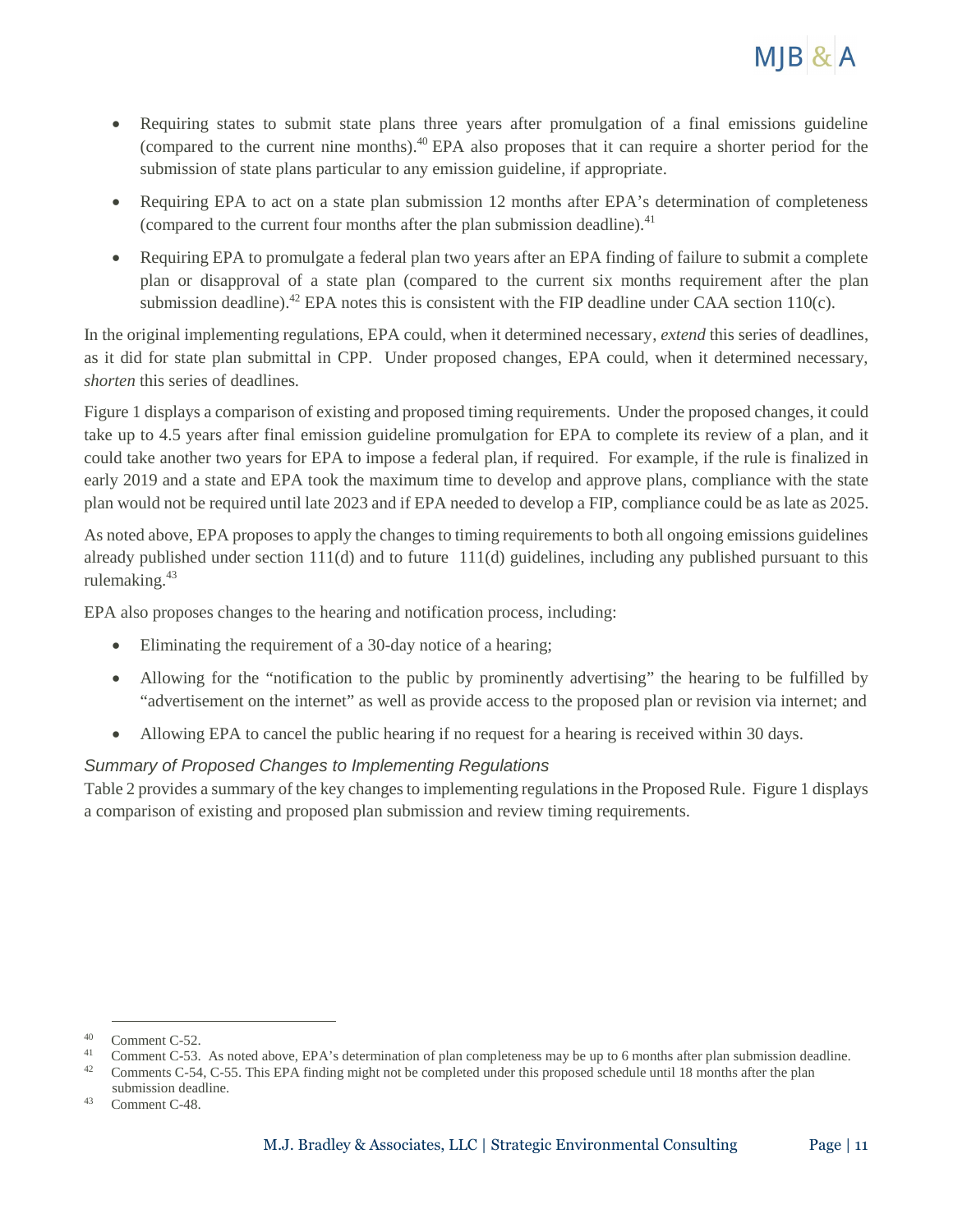# MJB & A

# **Table 2: Summary of Proposed Rule's Changes to Implementing Regulations<sup>44</sup>**

|                                                                                  | <b>Existing Implementing Regulations</b>                                                                                                                                                                                                                                                                                                                                                                                                                         | <b>Proposed Implementing Regulations</b>                                                                                                                                                                                                                                                                                                                                                                                                                                                                                                                                                                                                                                                                                                                                                                                                                                                                                                                    |
|----------------------------------------------------------------------------------|------------------------------------------------------------------------------------------------------------------------------------------------------------------------------------------------------------------------------------------------------------------------------------------------------------------------------------------------------------------------------------------------------------------------------------------------------------------|-------------------------------------------------------------------------------------------------------------------------------------------------------------------------------------------------------------------------------------------------------------------------------------------------------------------------------------------------------------------------------------------------------------------------------------------------------------------------------------------------------------------------------------------------------------------------------------------------------------------------------------------------------------------------------------------------------------------------------------------------------------------------------------------------------------------------------------------------------------------------------------------------------------------------------------------------------------|
|                                                                                  | Use of term "emissions guideline," defined as a<br>guideline set forth in subpart C of this part, or in a final<br>guideline document published under § 60.22(a), which<br>reflects the degree of emission reduction achievable<br>through the application of the best system of emission<br>reduction which (taking into account the cost of such<br>reduction) the Administrator has determined has been<br>adequately demonstrated for designated facilities. | Use of term "guideline document," including the following redlines to the existing<br>definition: (e) <i>Emission guideline</i> means a <i>guideline set forth in subpart C of</i><br>this part, or in a final guideline document published under §60.22a(a), which<br>reflects includes information on the degree of emission reduction achievable<br>through the application of the best system of emission reduction which (taking into<br>account the cost of such reduction and any nonair quality health and<br>environmental impact and energy requirements) the Administrator has<br>determined has been adequately demonstrated for designated facilities.                                                                                                                                                                                                                                                                                         |
| Changes to<br>Standard<br>Setting<br>Process and<br>EPA and<br><b>State Role</b> | Use of term "emissions standard," defined as a<br>"legally enforceable regulation setting forth an allowable<br>rate of emissions into the atmosphere, establishing an<br>allowance system, or prescribing equipment<br>specifications for control of air pollution emissions."                                                                                                                                                                                  | Use of term "standard of performance," defined as a "standard for emissions of<br>air pollutants which reflects the degree of emission limitation achievable through<br>the application of the best system of emission reduction which (taking into account<br>the cost of achieving such reduction and any nonair quality health and<br>environmental impact and energy requirements) the Administrator determines has<br>been adequately demonstrated, including, but not limited to, a legally enforceable<br>regulation setting forth an allowable rate or limit of emissions into the atmosphere,<br>establishing an allowance system, or prescribing a design, equipment<br>specifications for control of air pollution emissions, work practice, or operational<br>standard, or combination thereof."<br>In addition, a standard of performance would allow for states to establish their own<br>appropriate compliance deadlines for affected EGUs. |
|                                                                                  | Allows states to establish alternate standards if the<br>emissions standard is "clearly impracticable"                                                                                                                                                                                                                                                                                                                                                           | Allows states to establish alternate standard of performance "when it is not<br>feasible to prescribe or enforce a standard of performance"                                                                                                                                                                                                                                                                                                                                                                                                                                                                                                                                                                                                                                                                                                                                                                                                                 |

<sup>44</sup> Of note, the docket for this action includes a red-line strike-out of the changes that are being proposed.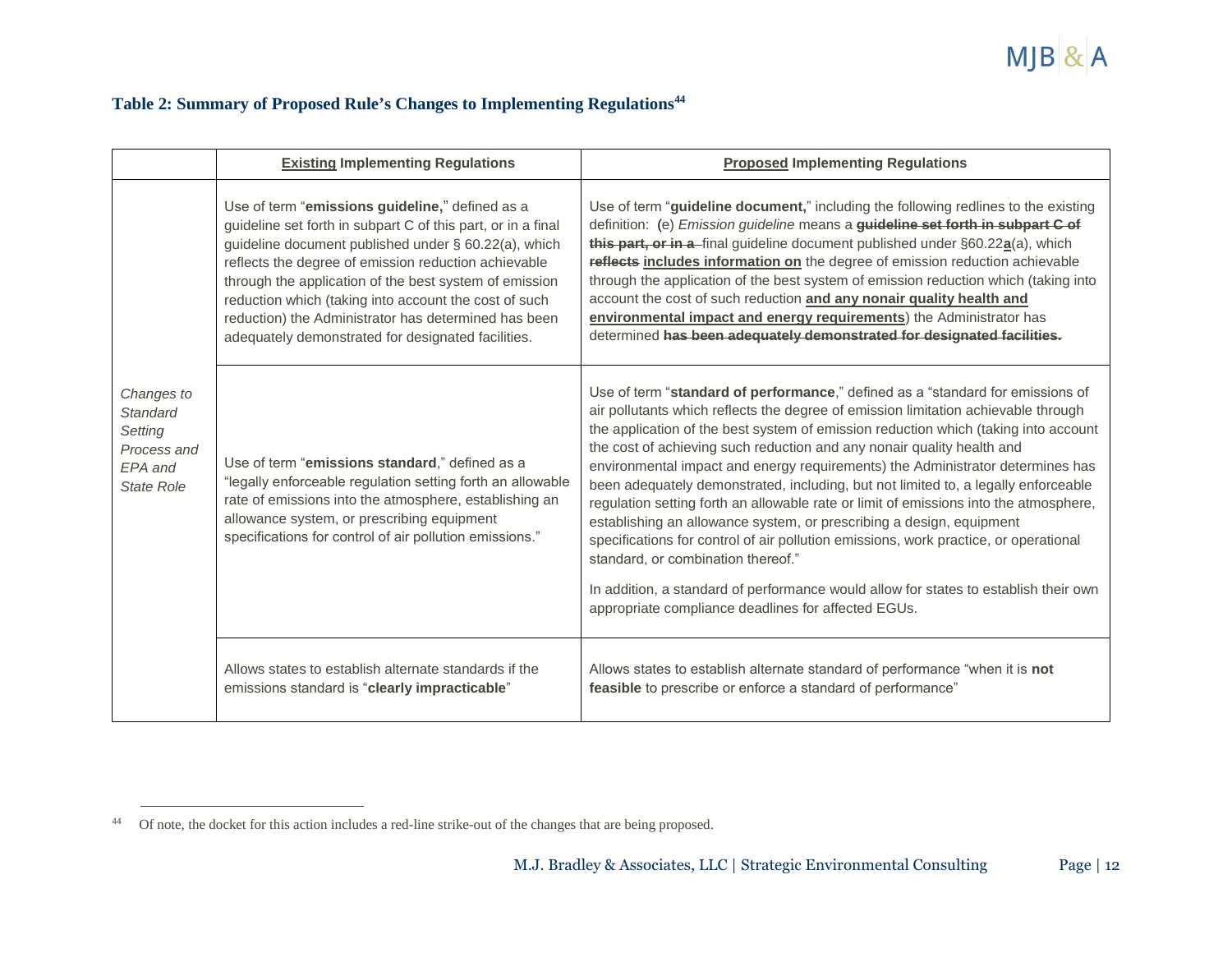

|                                                                      | <b>Existing Implementing Regulations</b>                                                                                              | <b>Proposed Implementing Regulations</b>                                                                                                                                                                                                                                                                           |
|----------------------------------------------------------------------|---------------------------------------------------------------------------------------------------------------------------------------|--------------------------------------------------------------------------------------------------------------------------------------------------------------------------------------------------------------------------------------------------------------------------------------------------------------------|
| Changes to<br><b>Plan Content</b><br>Requirements                    | <b>Increments of Progress: Required if compliance</b><br>schedule for state plan is longer than 12 months after<br>the plan is due    | Increments of Progress:<br>Required if compliance schedule for state plan is longer than 24 months after the<br>plan is due                                                                                                                                                                                        |
|                                                                      | Completeness Criteria: None currently applicable to<br>state plans submitted under 111(d)                                             | Completeness Criteria: Details 8 administrative and 6 technical completeness<br>criteria and provides a 6-month window for EPA to review plans against these<br>criteria                                                                                                                                           |
|                                                                      | Variance Provision: Allows states to propose to apply<br>less stringent standards for those pollutants not<br>deemed a health threat. | Variance Provision: Removes distinction between pollutants that do and do not<br>harm health; instead allows states to apply less stringent standards through<br>taking into account remaining useful life, among other factors, in establishing<br>source-specific standards of performance                       |
| Changes to<br>Timing<br>Requirements<br>for State Plan<br>Submission | State Plan Submission: 9 months from promulgation<br>of final "emissions guideline"                                                   | State Plan Submission: 3 years from promulgation of final "guideline document"                                                                                                                                                                                                                                     |
|                                                                      | Completeness Review: N/A                                                                                                              | Completeness Review: 6 months after submittal deadline                                                                                                                                                                                                                                                             |
|                                                                      | <b>EPA Action on State Plan: 4 months after submittal</b><br>deadline                                                                 | EPA Action on State Plan: 12 months after EPA determination of plan<br>completeness (which EPA proposes to complete within 6 months of plan submittal,<br>i.e., total timeline may be up to 18 months after submittal deadline)                                                                                    |
|                                                                      | EPA Promulgation of Federal Plan (as appropriate): 6<br>months after submittal deadline                                               | <b>EPA Promulgation of Federal Plan (as appropriate): 2 years after EPA finding of</b><br>failure to submit a complete plan, or disapproval of state plan (since this finding<br>could take up to 18 months after submittal deadline, EPA is proposing to set a<br>deadline of 3.5 years after submittal deadline) |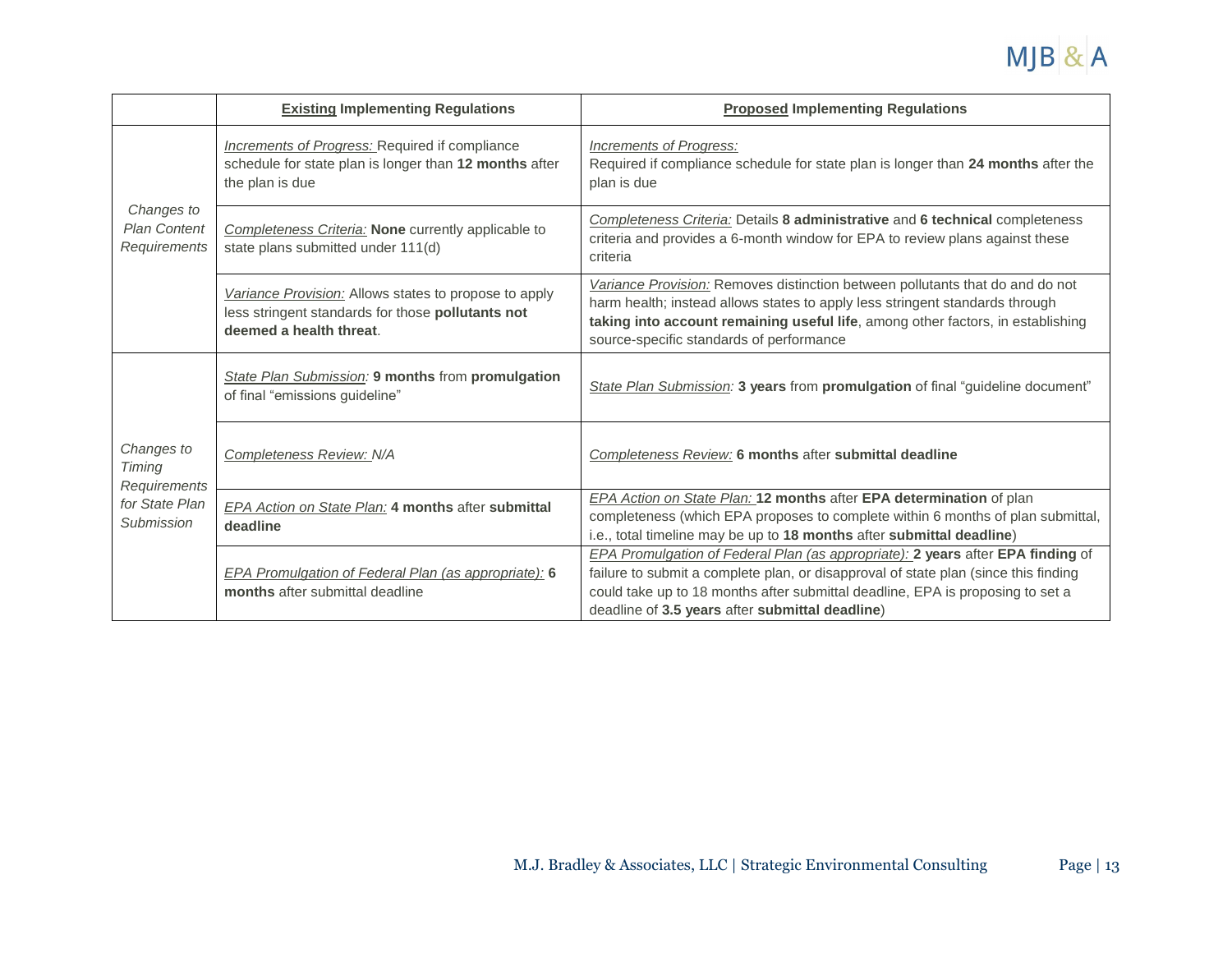# $M$ JB $8$ A



# **Figure 1. Summary of Proposed Changes to Plan Submission and Review Timelines**

Under proposed changes, state plans must include legally enforceable increments of progress to begin within 24 months after the plan is due (compared to 12 months under current regulations).

 $\pmb{\ast}$ Implementing regulations currently read "six months after the date required for [state plan] submission," i.e., 2 months after the 4 month timeframe for EPA approval or disapproval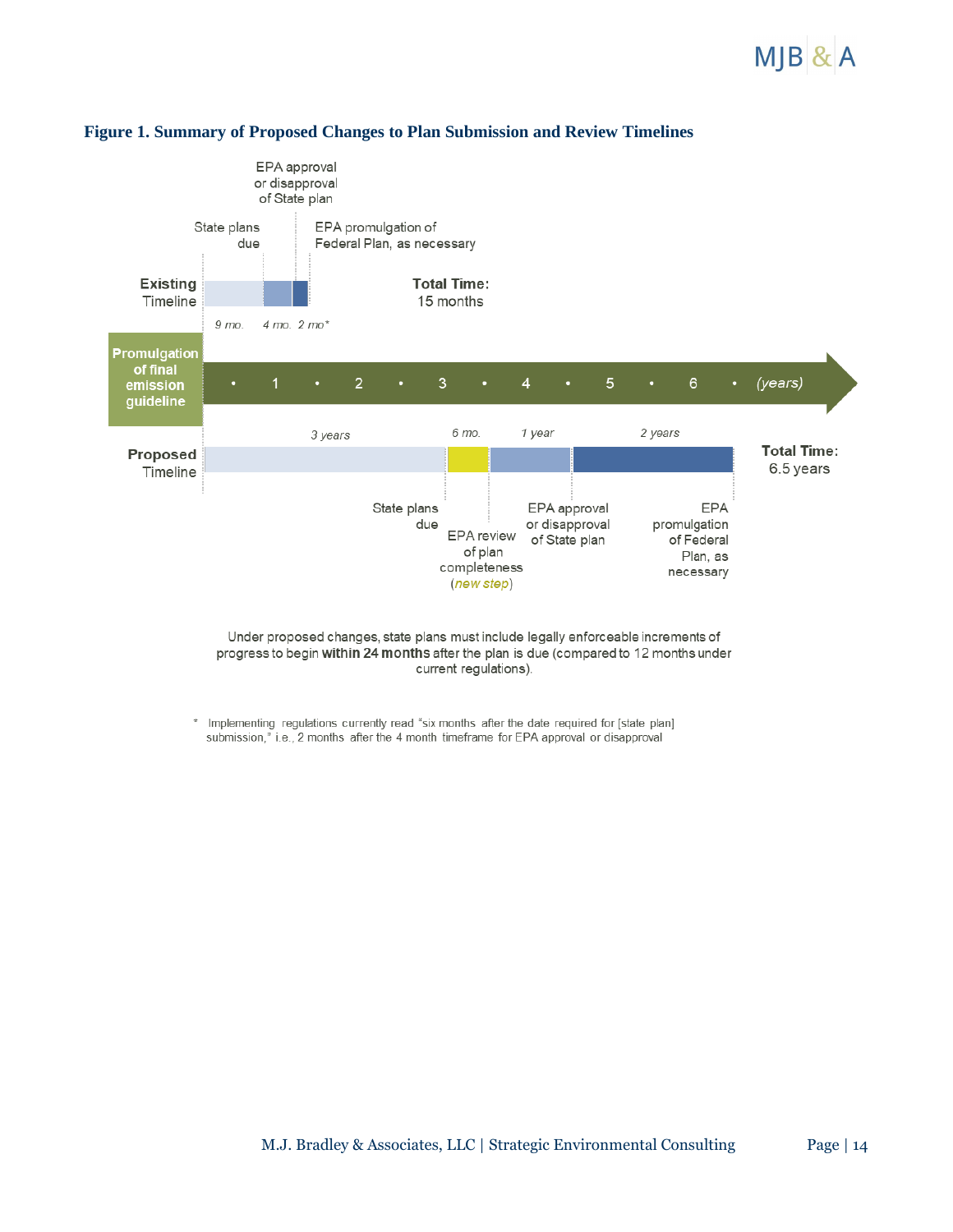

# **Proposed New Source Review Changes**

Citing concerns raised by industry stakeholders in the context of the original CPP proposal and the ANPRM and its own experience, EPA proposes to revise the major source permitting requirements of the NSR program for EGUs by adding a step to the NSR process such that if a source can demonstrate that hourly emissions will not increase as a result of a modification, that modification will not trigger NSR.<sup>45</sup>

EPA notes that "it is possible that a source undertaking a HRI project at its EGU would project, or actually experience, an increase in operation of its EGU and a corresponding increase in annual emissions." While the CPP looked to avoid NSR concerns by allowing sources to voluntarily take enforced limits on hours of operation through a synthetic minor source limitation—EPA explains that constraining compliance options to "within-thefenceline" measures, as proposed, may "more directly result in individual sources making HRIs" and sources may not be able to easily avoid NSR permitting requirements. EPA notes the proposed 111(d) requirements could result in sources being required to perform HRI rather than sources independently deciding to them.

The Proposed Rule describes prior NSR litigation and makes the argument that "other than requiring that [emissions increases] be measured in terms of actual emissions, the CAA leaves to EPA the discretion to determine how emission increases will be defined for the purposes of NSR modification." EPA proposes to amend the NSR regulations to include an hourly emissions increase test for EGUs. EPA had proposed adopting an hourly emissions rate test for NSR applicability through notices in 2005 and 2007, but never completed the rulemaking. In the Proposed Rule, EPA solicits comment on three proposed alternatives (which are among those included in the 2007 proposal) for the hourly emissions test, each of which would be paired with the current NSR annual emissions test. The three proposed alternatives are:

(1) maximum achieved<sup>46</sup> hourly emissions calculated using a statistical approach on an input basis,  $47$ 

(2) maximum achieved hourly emissions calculated using a one-in-five baseline approach on an input basis, $48$  or

(3) maximum achieved hourly emissions calculated on an input basis.<sup>49</sup>

As proposed, the hourly emissions test would be the second step in a four-step NSR applicability test:

Step 1: Physical change or change in the method of operation

Step 2: Hourly emissions increase test (proposed new step)

<sup>45</sup> The preamble explains that a modification at an existing source is subject to major NSR permitting requirements when it is a "major modification" meaning the source undertakes a physical change or change in method of operation that would result in both: "(1) a significant emissions increase from all emission units that are part of the project, and (2) significant net emissions increase from the source, which is determined by a source-wide analysis that considers creditable emission increases and decreases occurring at the source as a result of other projects over a 5-year contemporaneous period."

<sup>46</sup> To determine the maximum achieved hourly emissions, an EGU owner/operation would determine whether an emissions increase would occur by comparing the pre-change maximum actual hourly emissions rate to a projection of the post-change maximum actual hourly emissions rate.

<sup>47</sup> For the statistical approach, the owner/operator would analyze the continuous emission monitoring system (CEMS) or predictive emission monitoring system (PEMS) data from the five years preceding the physical or operational change to determine the maximum actual pollutant emissions rate.

<sup>48</sup> For the one-in-five-year baseline approach, the emissions rate would be based on what the unit actually achieved for any single hour within the five-year period immediately before the physical or operational change.

<sup>49</sup> For the maximum achievable hourly test, the major NSR regulations would apply if a physical or operational change results in any increase above the maximum hourly emissions achievable at that unit during the 5 years prior to the change. The hourly emissions increase would be determined using emission factors, marital balances, continuous monitor data, or manual emission tests.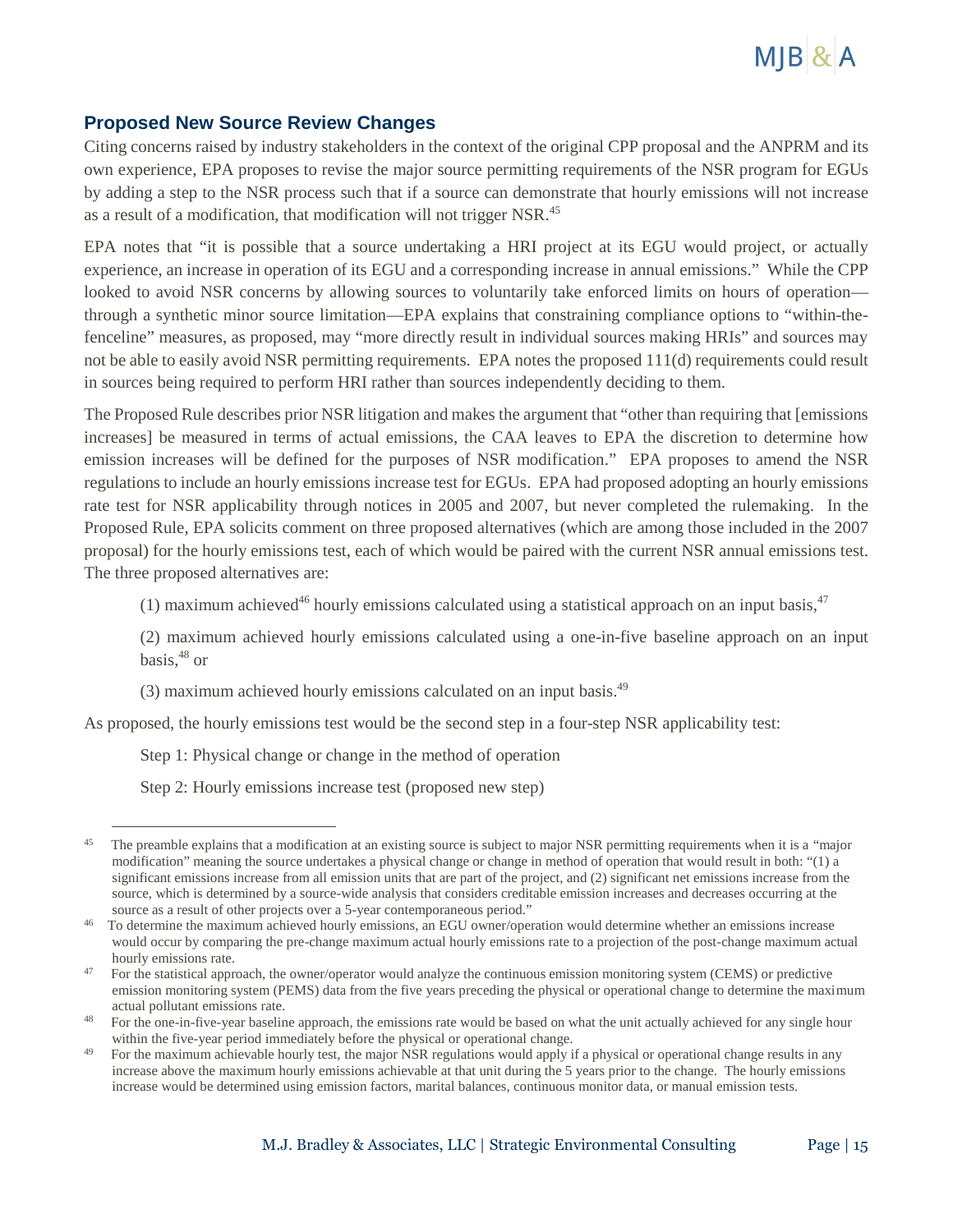

Step 3: Significant emissions increase determined using the actual-to-projected-actual emissions test (as in the current NSR rules)

Step 4: Significant net emissions increase (as in the current NSR rules)

For a modification to be considered a major modification under NSR, under Step 2, a physical change or change in method of operation must result in an hourly emissions increase at the existing EGU. If an hourly emissions increase is projected, a source would have to proceed to Step 3 and determine whether there is also a significant annual emissions increase and a significant annual net emissions increase.

EPA is proposing that the new Step 2 would apply to all EGUs but is also seeking comment on whether to confine applicability of the hourly test to affected EGUs that are making modifications to comply with a state's 111(d) emission guidelines.<sup>50</sup> EPA is also seeking comment on alternative ways to minimize or eliminate any adverse impact that NSR may have on implementing section  $111(d)^{51}$  and whether states should have flexibility in adopting the proposed NSR changes.<sup>52</sup>

EPA notes that it is proposing to finalize the NSR revisions as part of an integrated action with the rest of the Proposed Rule but it views the NSR as severable from the other provisions on judicial review. EPA requests comment on whether it would be appropriate to finalize the NSR revisions as a separate action from the remainder of the proposal.<sup>53</sup>

# **Projected Impacts of Proposed Rule**

EPA released a Regulatory Impact Analysis (RIA) in support of the Proposed Rule in which the Agency evaluated the impacts of a full repeal of CPP and three policy scenarios. EPA's base case for these model runs assumes a mass-based implementation of the CPP with no interstate trading. The policy scenarios model different levels and costs of HRIs, uniformly applied at all coal-fired EGUs beginning in 2025. The policy scenarios are:

- Assumed 2 percent HRI at \$50/kW
- Assumed 4.5 percent HRI at \$50/kW
- Assumed 4.5 percent HRI at \$100/kW

EPA describes the first policy scenario as reflecting "a policy case that reflects modest improvements in HRI absent any revisions to NSR." EPA describes the second two policy cases as reflecting "a range of potential costs for the proposed policy option that couples HRI with NSR reform." In the absence of NSR reform, EPA speculates that states may find the higher level of HRI (4.5

percent) too burdensome for units.

As shown in Figures 2, 3, and 4, EPA projects higher  $CO<sub>2</sub>$ ,  $SO<sub>2</sub>$ , and NOx emissions in all scenarios relative to the CPP base case. However, EPA notes current market trends in the electric power sector will lead to lower emissions than anticipated when CPP was finalized. EPA finds three percent higher  $CO<sub>2</sub>$  emissions in 2025 with a full repeal of CPP (as compared to the CPP base case), climbing to four percent higher  $CO<sub>2</sub>$  emissions in 2035, and about one percent higher CO<sup>2</sup> emissions at 4.5 percent HRI at \$100/kW in 2025 climbing to 2.5 percent higher in 2035.

<sup>50</sup> Comment C-62.

<sup>51</sup> Comment C-68. 52

Comment C-69.

<sup>53</sup> Comment C-71.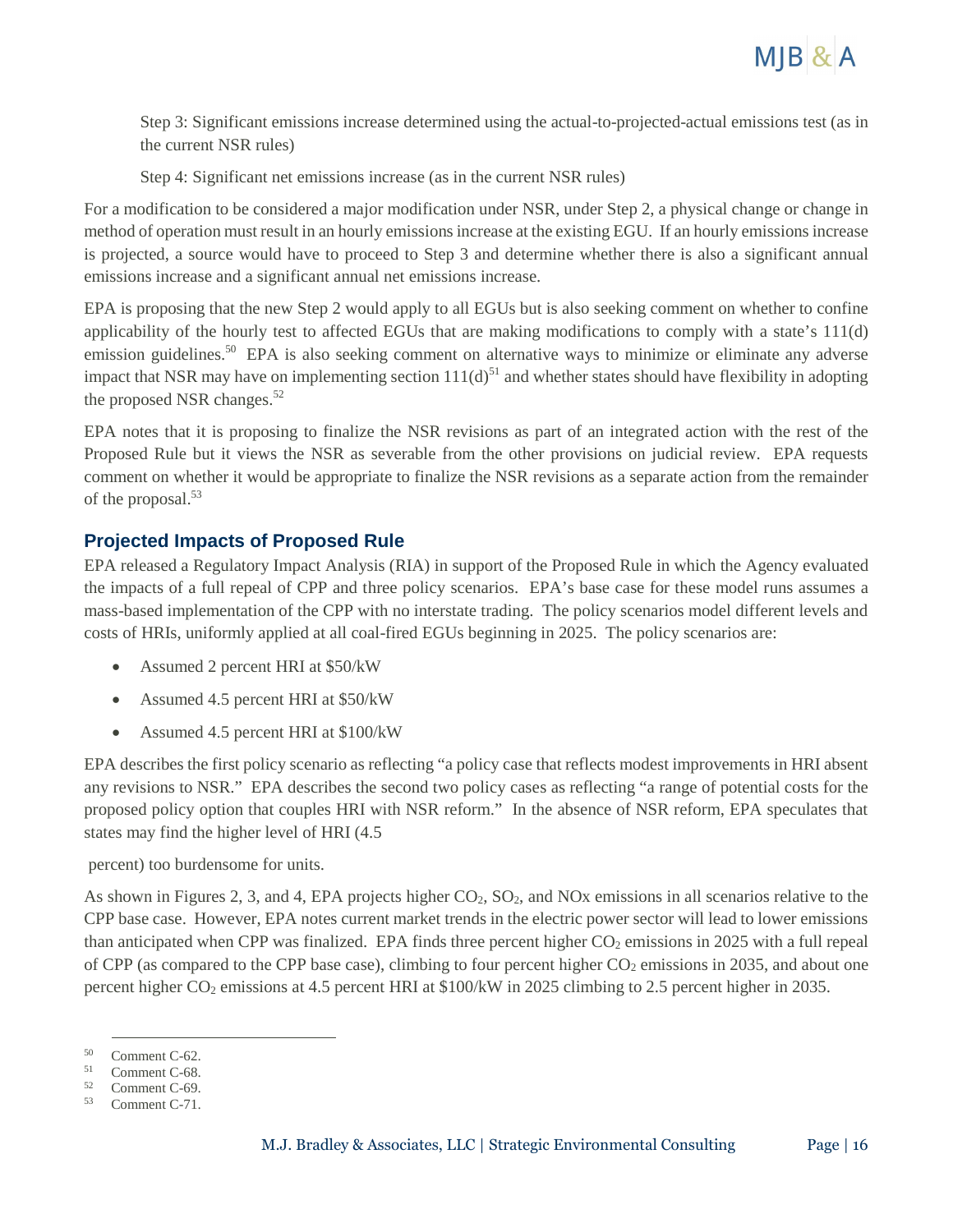# $M$ JB $\&$ A



#### **Figure 2. Projected Carbon Dioxide Emissions (million short tons CO2)**







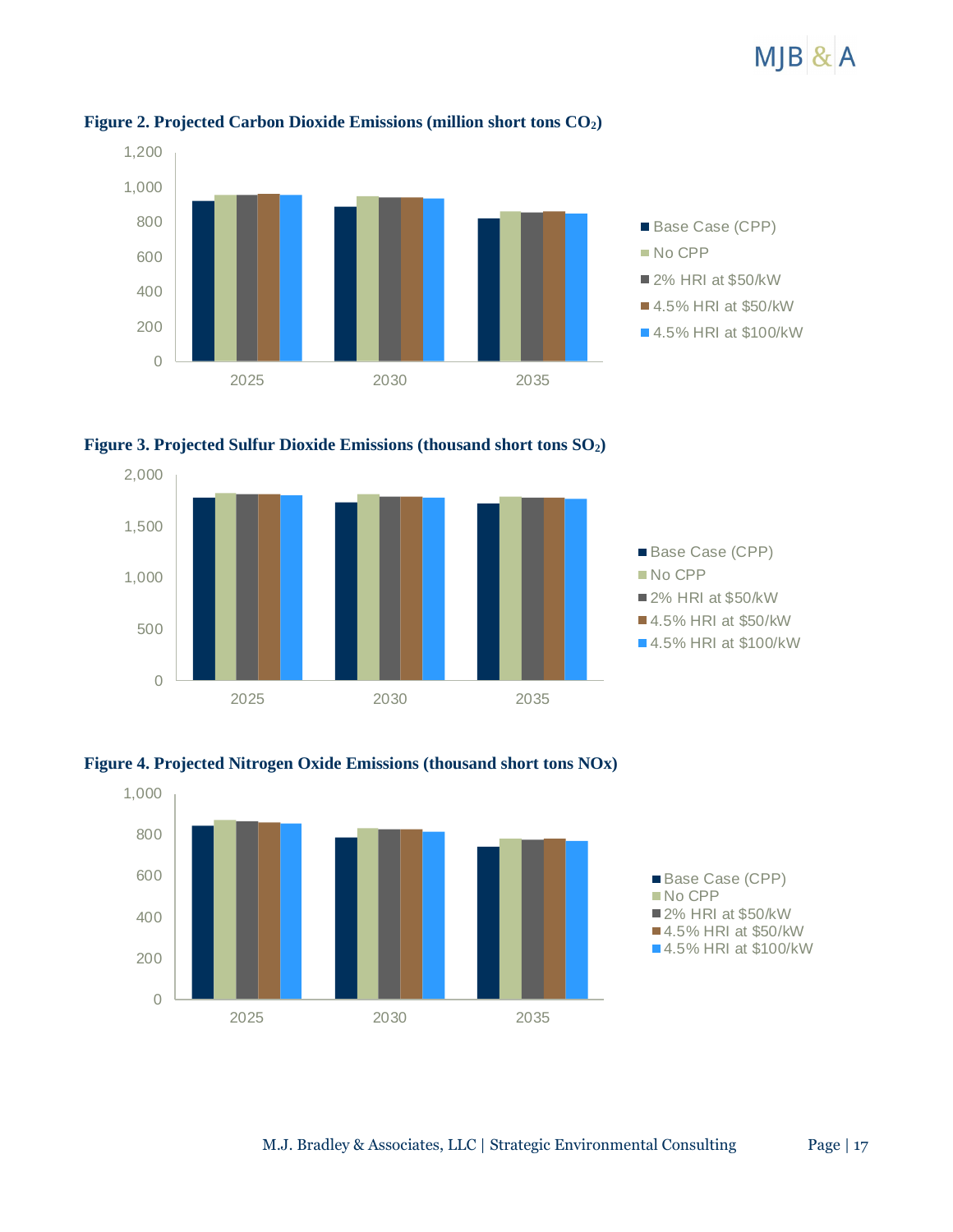

EPA finds that the full repeal of CPP increases coal production for power sector use by 9.5 percent by 2035 relative to the CPP base case, the two percent HRI at \$50/kW scenarios increases coal production for power sector use 8.4 percent by 2035, and the 4.5 percent HRI at \$100/kW scenario increases coal production for the power sector by 7.4 percent by 2035. EPA's estimated compliance savings are \$0.7 billion in 2025 with a full repeal of CPP and \$0.4 billion in 2035 as compared to the CPP base case. EPA estimates compliance costs are about the same as CPP compliance costs in 2025 under the two percent HRI at \$50/kW and *increase* relative to CPP by \$0.1 billion in 2035. EPA projects that compliance costs *increase* relative to CPP under the 4.5 percent HRI at \$100/kW scenario by \$0.5 billion in 2025 and \$0.5 billion in 2035.



**Figure 5. Projected Change in Total Power Sector Generating Costs, Relative to Base Case (CPP) (billions of 2016\$)**

EPA estimated the climate benefits and health co-benefits associated with the Proposed Rule using a three percent and seven percent discount rate. Across all the scenarios, EPA found foregone benefits relative to the CPP base case. EPA's estimated forgone climate benefits and health co-benefits of the full repeal of CPP range from \$3.2 billion to \$7.0 billion in 2025 and \$4.3 billion to \$9.3 billion in 2035. Foregone benefits under the 4.5 percent HRI at \$100/kW scenario are estimated to be \$2.3 billion to \$5.0 billion in 2025 and \$2.9 billion to \$6.3 billion in 2035.

#### **Legal Authority for Proposed Emissions Guidelines**

The Proposed Rule notes that the CPP concluded that the promulgation of 111(b) regulations triggered the need to regulate existing sources under section 111(d), and this proposed rule does not "re-open any issues related to [that conclusion]. EPA also notes that the section 111(b) rule "remains on the books, although EPA is currently considering revising it."

EPA is proposing in the proposed repeal of the CPP to interpret section 111(d) BSER as:

being limited to emission reduction measures that can be applied to or at an individual stationary source. That is, such measures must be based on a physical or operational change to a building,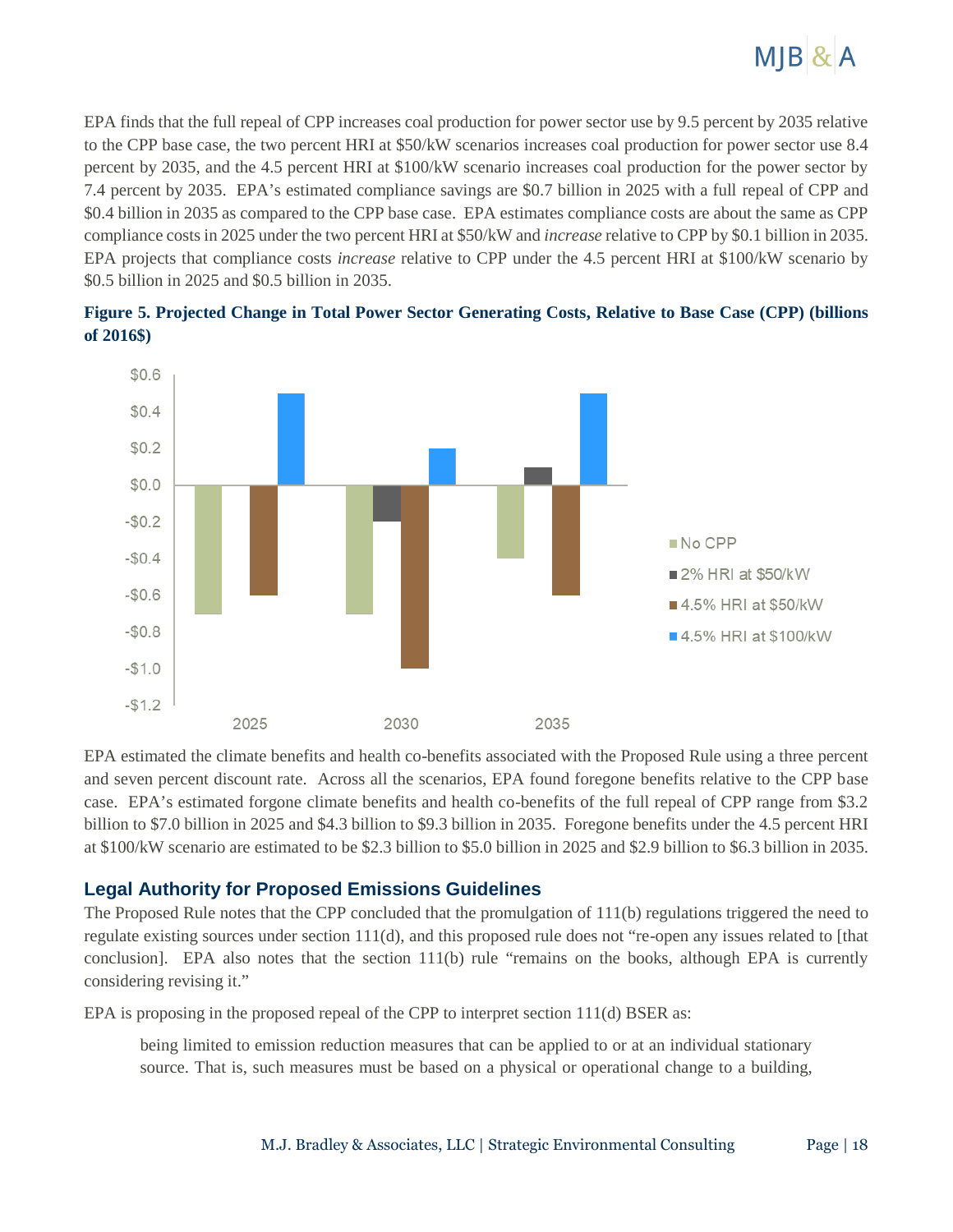

structure, facility, or installation at that source rather than measures the source's owner or operator can implement at another location.

In this proposal, EPA is also soliciting comment on the additional legal discussion to support its determination that heat-rate improvements constitute BSER.<sup>54</sup>

First, EPA reiterates that "reduced utilization 'does not fit within our historical and current interpretation of the BSER," that it is "not a valid system of emission reduction for purposes of establishing a standard of performance," and predicating a section 111 standard on a source's non-performance would inappropriately inject the Agency into an owner/operator's production decisions.

Second, EPA states that the language in section 111(a) that applies to section 111(b) also applies to section 111(d). Further, EPA proposed in the proposed repeal that BSER must be source-specific because "best available control technology" (BACT) is statutorily linked and is source-specific. EPA also reiterates that it will not interpret BSER in a way that redefines the source beyond the individual source.

Third, EPA proposes to recognize that BSER analysis does not need to include options that would "fundamentally redefine the source" even without considering the policy under the prevention of significant deterioration (PSD) program. Thus, the preamble notes that EPA did not consider natural gas repowering (i.e., converting a coal-fired boiler to a gas-fired turbine) or refueling (i.e., converting a coal-fired boiler to a natural gas-fired boiler) as a system of emission reduction for coal-fired units.

Fourth, EPA states that the legislatives history supports that Congress intended section 111(d) to be source oriented and cites language from the 1970 Senate Committee Report. The Proposed Rule further notes that the Committee report also recognized that certain standards could be waived for older facilities that were not suited to the application of control technology. Additionally, EPA states that its area of expertise is emission control at the source and "EPA has no express legal authority and no particular expertise in [power plant dispatch]" further supporting EPA's interpretation that BSER must only reflect control measures that can be applied at or to the affected source.

EPA also notes that the power sector changes that are shifting generation away from coal-fired generation to new technologies, including renewables is "creating tremendous strain on the power infrastructure," and that "[h]ydropower, nuclear, coal, and natural gas power plants provide essential reliability services and fuel assurance critical to system reliance." EPA states that "it is not appropriate to further challenge the nation's electricity system while these important technical and policy issues are being addressed."

In response to arguments that BSER should reflect industry trends including the associated emission reductions, the Proposed Rule notes that such arguments "ignore the fact that the uncertainties that have resulted in faster than projected emission reductions are also uncertain in the opposite direction" in that costs could increase significantly if assumptions are wrong. EPA states that "[r]egardless of the path that the power sector takes, coal-fired power plants are likely to be an important part of the generation mix for the foreseeable future, therefore EPA believes that it is reasonable to ensure that the remaining coal-fired generation (which is also the most  $CO<sub>2</sub>$  intensive portion of the power sector) focuses on reducing that  $CO<sub>2</sub>$  emissions intensity to the extent technically feasible considering cost."

<sup>54</sup> Comment C-2.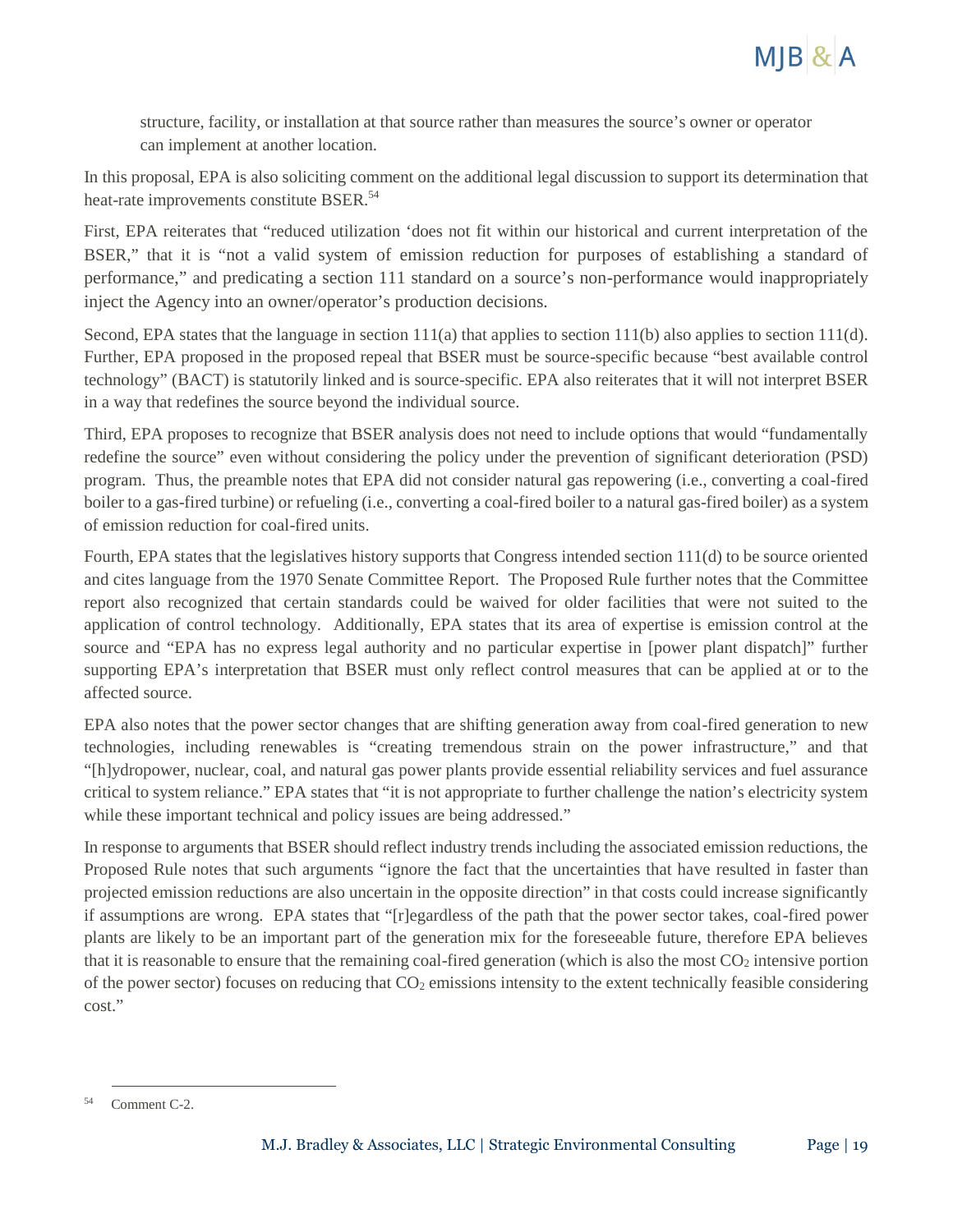

# **Contacts**

Carrie Jenks Senior Vice President [cjenks@mjbradley.com](mailto:cjenks@mjbradley.com) (978) 369-5533

Tom Curry Vice President [tcurry@mjbradley.com](mailto:tcurry@mjbradley.com) (202) 525-5570

Grace Van Horn Policy Analyst [gvanhorn@mjbradley.com](mailto:gvanhorn@mjbradley.com) (202) 525-5570

Sophia Hill Policy Analyst [shill@mjbradley.com](mailto:shill@mjbradley.com) (978) 369-5533

#### **About Us**

MJB&A provides strategic consulting services to address energy and environmental issues for the private, public, and non-profit sectors. MJB&A creates value and addresses risks with a comprehensive approach to strategy and implementation, ensuring clients have timely access to information and the tools to use it to their advantage. Our approach fuses private sector strategy with public policy in air quality, energy, climate change, environmental markets, energy efficiency, renewable energy, transportation, and advanced technologies. Our international client base includes electric and natural gas utilities, major transportation fleet operators, investors, clean technology firms, environmental groups and government agencies. Our seasoned team brings a multi-sector perspective, informed expertise, and creative solutions to each client, capitalizing on extensive experience in energy markets, environmental policy, law, engineering, economics and business. For more information we encourage you to visit our website, [www.mjbradley.com.](http://www.mjbradley.com/)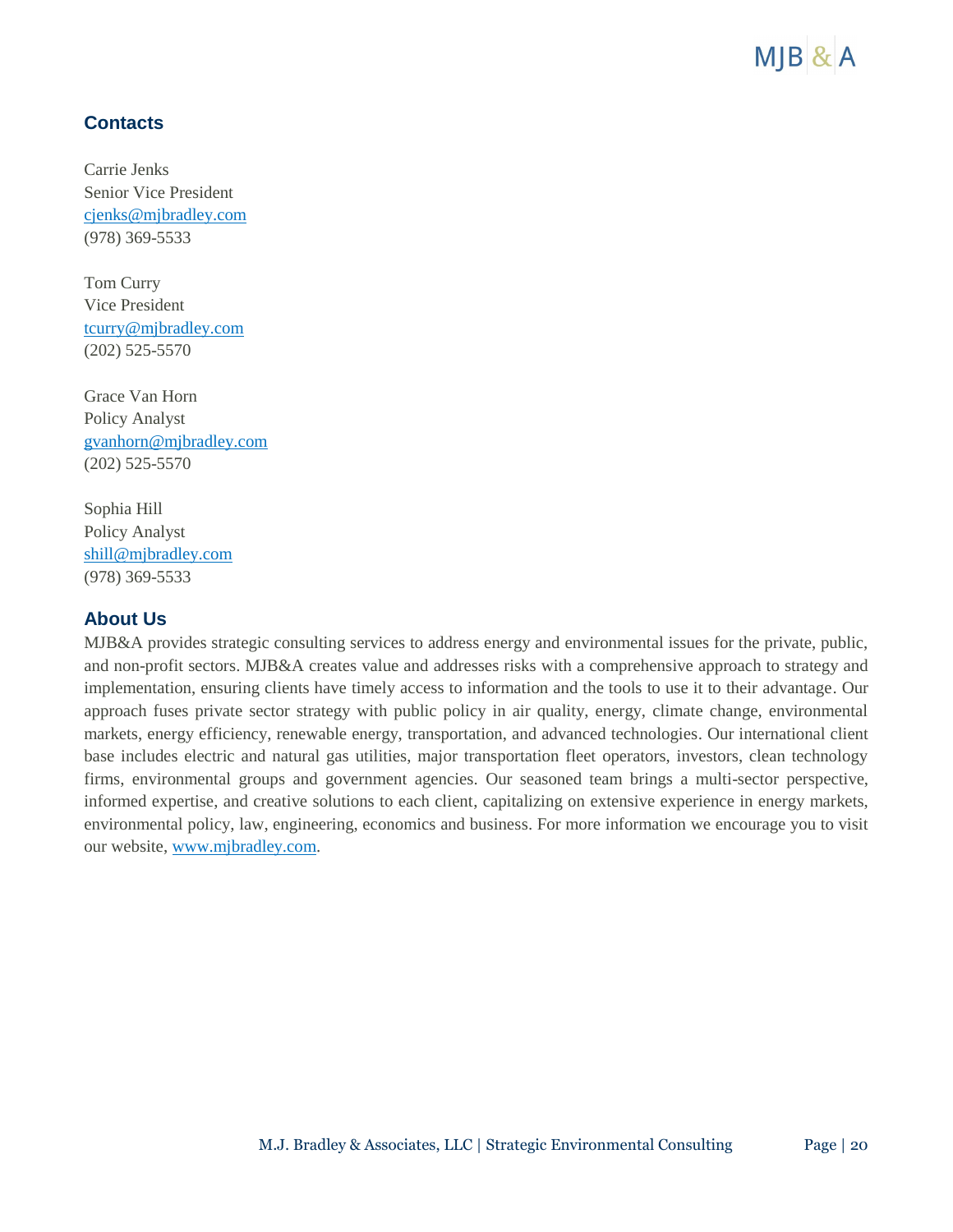

# Appendix A: Proposed Affordable Clean Energy Rule (Clean Power Plan Replacement) Requests for Comment (Unique Identifiers)

The Proposed Rule indexes each comment solicitation with an alpha-numeric identifier (*e.g.,* "C-1", "C-2", "C-3", . . .). EPA asks that commenters include the corresponding identifier when providing comments relevant to that comment solicitation, either in the heading, or within the text of each comment, to make clear which comment is being addressed.

The following lists the questions on which EPA is soliciting comment (the page numbers currently refer to the prepublication version of the Proposed Rule released on August 21, 2018):

- C-1. "whether and how to consider [ongoing and projected power sector trends and a resulting decline in power sector  $CO_2$  emissions] in developing  $CO_2$  emissions guidelines for the power sector [...]. EPA also notes that  $CO<sub>2</sub>$  emissions are projected to increase over time in some EIA AEO side cases, and given the uncertainties associated with long-term emissions projections, solicits comments on those alternative results." *(page 21)*
- C-2. "additional legal interpretations" and "rationale to support [EPA's] determination that heat-rate improvements constitute the BSER." (*page 25)*
- C-3. "systems of emissions reduction that might be the BSER" for stationary combustion turbines and IGCC units, noting that in the CPP's identification of the BSER, no HRIs were identified as the BSER for stationary combustion turbines and IGCC units. (*page 35)*
- C-4. "whether there should be a different definition of affected EGUs for ACE [than the definition proposed under the CPP]." (*page 35)*
- C-5. "adequately demonstrated systems of GHG emission reduction for [existing natural gas-fired stationary combustion turbines] – especially on the efficiency, applicability, and cost of such systems." (*page 38)*
- C-6. "whether the other unlisted HRI measures should also be included as part of the BSER and added to the candidate technologies." *(page 42)*
- C-7. "each of the candidate technologies […], including whether any additional technologies should be added to the list, and whether there is additional information that EPA should be aware of and consider in determining the BSER and establishing the candidate technologies for HRI measures." *(page 42)*
- C-8. "how [reports, case studies, and analyses listed in Table 3 that examine the potential for improving heat rate in the U.S. EGU fleet or a subset of the fleet] (and any others that the Agency should be aware of) can inform our understanding of potential HRI opportunities." *(page 53)*
- C-9. the conclusion that "system-wide emission decreases due to reduced heat rate are likely to be larger than any system-wide increases due to increased operation." EPA states, "While the RIA shows that, under certain assumptions, sources that adopt HRI may increase generation, due to their improved efficiency and relatively improved economic competitiveness, they also generally reduce emissions (as a group) because they can generate higher levels of electricity with a lower overall emission rate." *(page 56)*
- C-10. estimates and conclusions in the paper, "Gas Turbine Performance Upgrade Options," by J. Philips and P. Levine, regarding the impact of HRIs on capacity increases. EPA also solicits "any other information commenters have about the performance and cost of potential HRIs for turbines." *(pages 58-59)*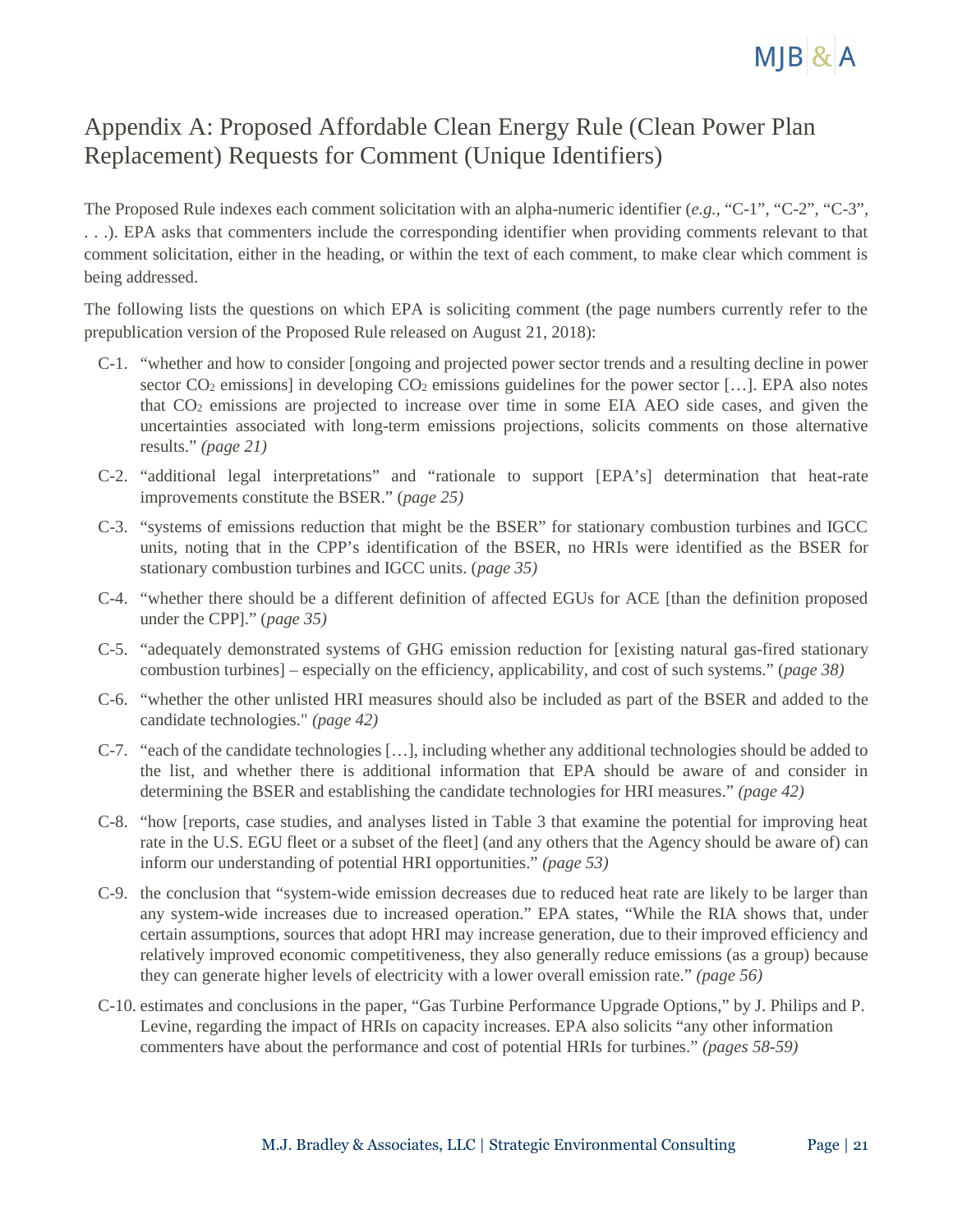- C-11. "whether if EPA determined that HRIs in that range were available for similar costs, it would be appropriate for EPA to reconsider its determination that there are no HRIs that represent the BSER." *(page 59)*
- C-12. "any new information regarding the availability, applicability, costs, or technical feasibility of CCS technologies." *(pages 59-60)*
- C-13. "whether states should determine source-specific compliance schedules under this emission guideline, or if a uniform compliance schedule is appropriate, and if so, what length of time is appropriate." *(page 66)*
- C-14. a potential presumptive formulaic approach to establish standards of performance based on the use of historical heat rate or emissions data for the individual source." *(page 67)*
- C-15. "whether other forms of standards of performance should be allowed in state plans and whether a different form of standard should be the primary form that is authorized for state plans under a final emission guideline in response to this proposal." *(page 70)*
- C-16. "the merits of differentiating between gross and net heat rate. This may be particularly important when considering the effects of part load operations (i.e., net heat rate would include inefficiencies of the air quality control system at a part load whereas gross heat rate would not). This will also be important in recognizing the improved efficiency obtained from upgrades to equipment that reduce the auxiliary power demand." *(page 71)*
- C-17. whether the two proposed criteria "to demonstrate that measures taken to meet compliance obligations for a source actually reduce its emissions rate" "are appropriate or not and why, and whether there may be compliance flexibilities that might meet the two proposed criteria" *(page 73)*
- C-18. "whether there are certain non-BSER measures that should be disallowed for compliance, and if so, under what criteria or rationale should measures be disallowed for compliance." *(page 73)*
- C-19. "what other implementation and enforcement measures may be necessary for states to meet the requirements of section  $111(d)(1)(B)$ ," other than [those as described in Section VI.C of this proposal regarding state plan components, such as monitoring, reporting, and other recordkeeping requirements" *(page 74)*
- C-20. "the inclusion of forest-derived biomass as a compliance option for affected units to meet state plan standards under this rule." *(page 75)*
- C-21. "the inclusion of non-forest biomass (*e.g.,* agricultural, waste stream-derived) for energy production as a compliance option, and what value to attribute to the biogenic  $CO<sub>2</sub>$  emissions associated with non-forest biomass feedstocks. EPA recognizes that CCS technology could be applied in conjunction with biomass use." *(pages 75-76)*
- C-22. "the matter in which states should be permitted to exercise their statutory authority to take into account remaining useful life and on what 'other factors' might appropriately be besides remaining useful life." *(page 76)*
- C-23. "what are other factors that states should be allowed to consider in establishing a standard of performance, per the proposed variance provision" *(page 77)*
- C-24. what a standard of performance for a unit with a short remaining life, for which criteria may result in determining that no measures in the candidate technologies are applicable, "may look like" *(page 78)*
- C-25. "whether there are considerations in allowing states to utilize this proposed variance provision in the new implementing regulations in response to the final emission guideline, including the potential interaction of the compliance flexibilities proposed in this proposal with utilization of the provision." *(page 78)*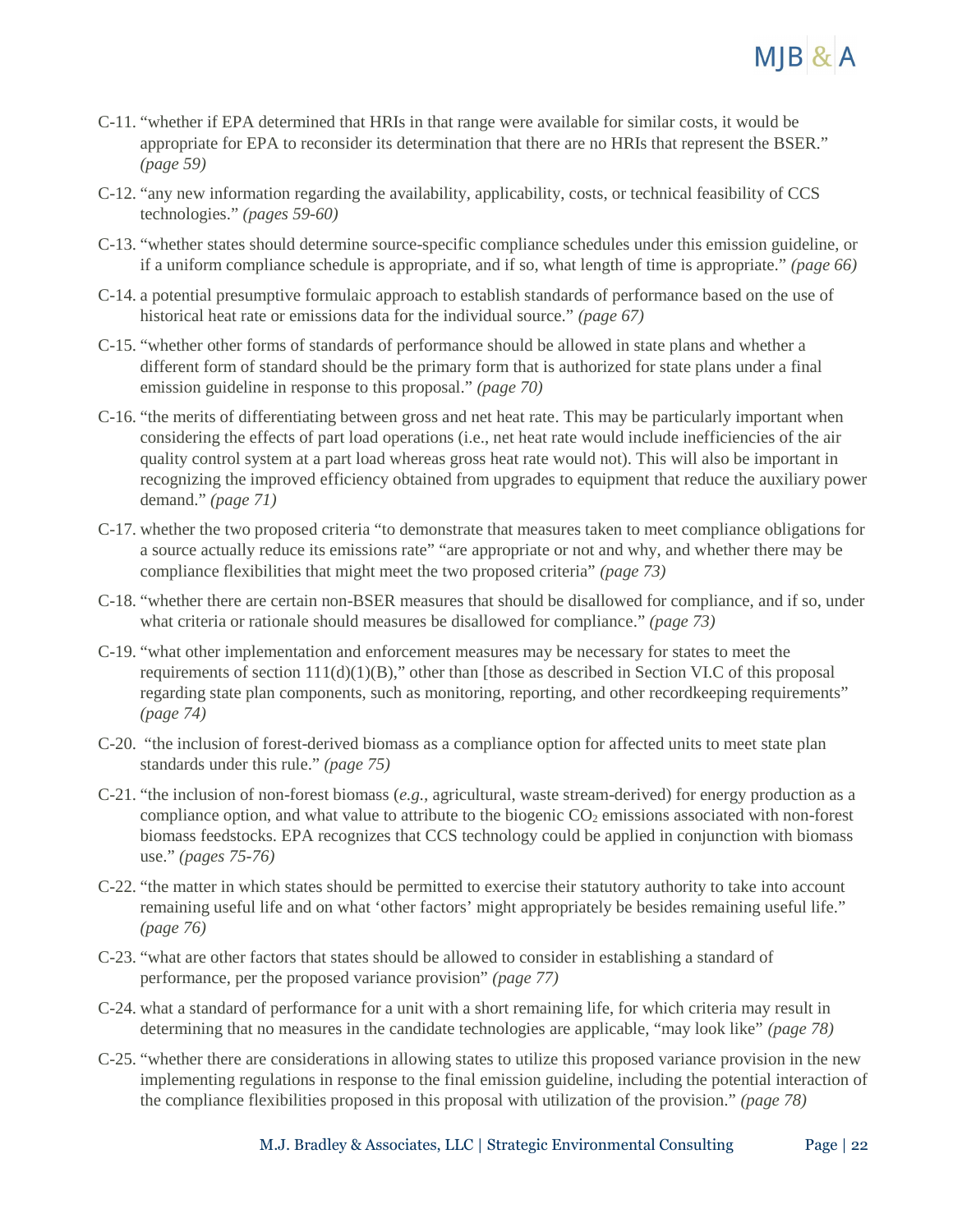

- C-26. "the legality and appropriateness of utilizing [the variance provision] generally, and in the context of specific compliance flexibilities that states may employ in developing their plans." *(page 79)*
- C-27. "any factors that may play a role in a state setting a standard of performance with consideration to NSR," considering that "the application of HRI may trigger NSR for some sources, and associated NSR requirements could ultimately impact the cost of HRI and the way the state applies standards to an affected EGU." *(page 79)*
- C-28. "the question of whether CAA section 111(d) authorizes states to include averaging and trading between existing sources in the plans they submit to meet the requirements of a final emission guideline." *(page 80)*
- C-29. "whether [facility-wide averaging of affected EGUs that mirrors the BSER determination for this rule] is appropriate and whether there should be other types of considerations involved." *(page 81)*
- C-30. "the possibility of averaging affected EGUs with non-affected EGUs within a facility in the limited case when they represent incremental new non-emitting capacity. This would be consistent with a compliance option such as integrated solar." *(page 81)*
- C-31. "whether there is a way to allow trading between affected EGUs across affected sources while not encouraging generation shifting." *(page 84)*
- C-32. "whether section 111(d) should be read not to authorize states to include trading and averaging between sources, EPA is also interested in affording flexibility to states and sources in meeting their respective obligations and solicits public comment on whether this proposed interpretation and conclusion is compatible with that goal. EPA is primarily interested in comments pertaining to whether averaging could and should be allowed for trading, and to what degree (*i.e.*, averaging across a state, or trading)." *(page 84)*
- C-33. "how [averaging across multiple affected sources as part of a state's plan] should conceptually work." *(page 84)*
- C-34. "how allowing averaging across multiple affected sources would or would not undermine the BSER determination." *(page 84) \*
- C-35. "what type of EM&V criteria should be included for the compliance instruments" if averaging across multiple affected sources is allowed in state plans *(page 84)*
- C-36. "whether sources should be allowed to bank compliance instruments" if averaging across multiple affected sources is allowed in state plans. *(page 85)*
- C-37. "what mechanisms states would need to employ to ensure compliance is maintained and tracked for purposes of providing for the implementation and enforcement of the standards of performance" if averaging across multiple affected sources is allowed in state plans. *(page 85)*
- C-38. "what mechanisms states would need to employ to ensure compliance is maintained and tracked for purposes of providing for the implementation and enforcement of the standards of performance" if averaging across multiple affected sources is allowed in state plans *(page 85)*
- C-39. "which and/or if technology should be limited in the averaging program" if averaging across multiple affected sources is allowed in state plans *(page 85)*
- C-40. "the issues of statutory interpretation […], whether they are appropriate interpretations of section 111(d) specifically and section 111 generally, in terms of the provision's text, structure, and purpose." *(page 85)*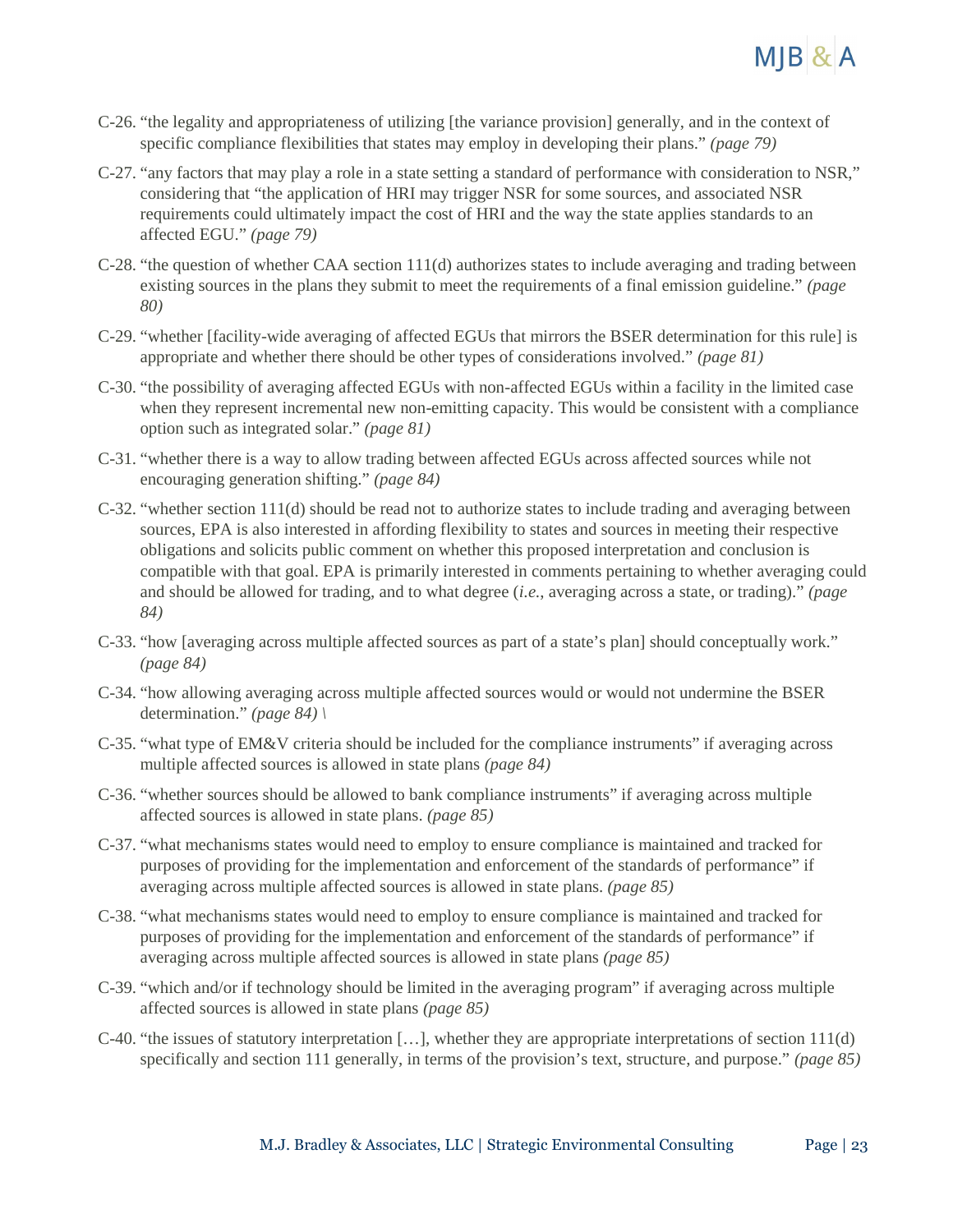

- C-41. "whether such averaging, trading, or "bubbling" compliance flexibilities as are available under other sections of title I of the CAA suggest that such flexibilities should be afforded under state plans under section 111(d)." *(page 85)*
- C-42. "whether [the implementing provisions] are appropriate to apply for purposes of meeting obligations under a final rule in response to this proposal, or whether other implementation or enforcement measures should be required." *(page 86)*
- C-43. "whether there should be any bounds or consideration to the averaging times that states are allowed to consider." *(page 86)*
- C-44. "electronic submittals are appropriate and less burdensome to states." *(page 87)*
- C-45. "whether [electronic submittals] should be the sole means of submitting state plans." *(page 87)*
- C-46. "whether [the list of what state plans must include, as detailed in section 60.740a of the regulatory text for this proposal], is comprehensive to submit a state plan."
- C-47. "this proposed applicability of both the existing and new implementing regulations." *(page 88)*
- C-48. "the proposed timing requirements for prospective emission guidelines under the new implementing regulations and the alignment of ongoing emission guidelines by amending their respective regulatory text to incorporate the new timing requirements." *(page 89)*
- C-49. "this proposed applicability of the new implementing regulations." *(page 90)*
- C-50. "on both the substance of [specific changes to the existing implementing regulations] and the proposed regulatory text." (*page 90-91)*
- C-51. "the inclusion of [a provision that expressly allows for any emissions guideline to supersede the applicability of the implementing regulations as appropriate] as part of the implementing regulations for section 111(d)" *(page 91)*
- C-52. "generally providing states with three years after the publication of the final emission guidelines, and solicits comment on any other timeframes that may be appropriate for submission of state plans given the flexibilities EPA intends to provide through its emission guidelines." *(page 95)*
- C-53. "extending the timing of EPA's action on a state plan from 4 months of when a plan is due to 12 months from determination that a state plan submission is complete." *(page 96)*
- C-54. "the change in timing for EPA to promulgate a federal plan from six months to two years." *(page 96)*
- C-55. "extending deadline for promulgating a final (i.e., after appropriate notice and comment) federal plan for a state to two years after either 1) EPA finds that a state has failed to submit a complete plan, or 2) EPA disapproves a state plan submission." *(page 96)*
- C-56. "all of these means of tracking and incorporating the section  $111(a)(1)$  and  $111(h)$  for purposes of a regulatory definition of "standard of performance," and requests comment on any other considerations for such definition." *(page 102)*
- C-57. "how a new variance provision can permit states to take into account remaining useful life and other factors, and what other factors might appropriately be." *(page 103)*
- C-58. "whether the factors outlined in the existing variance provision at 40 CFR 60.24(f) are appropriate to carry over to new variance provision if they adequately give meaning to the requirements of section 111(d)(1)(B)" *(pages 103-104)*